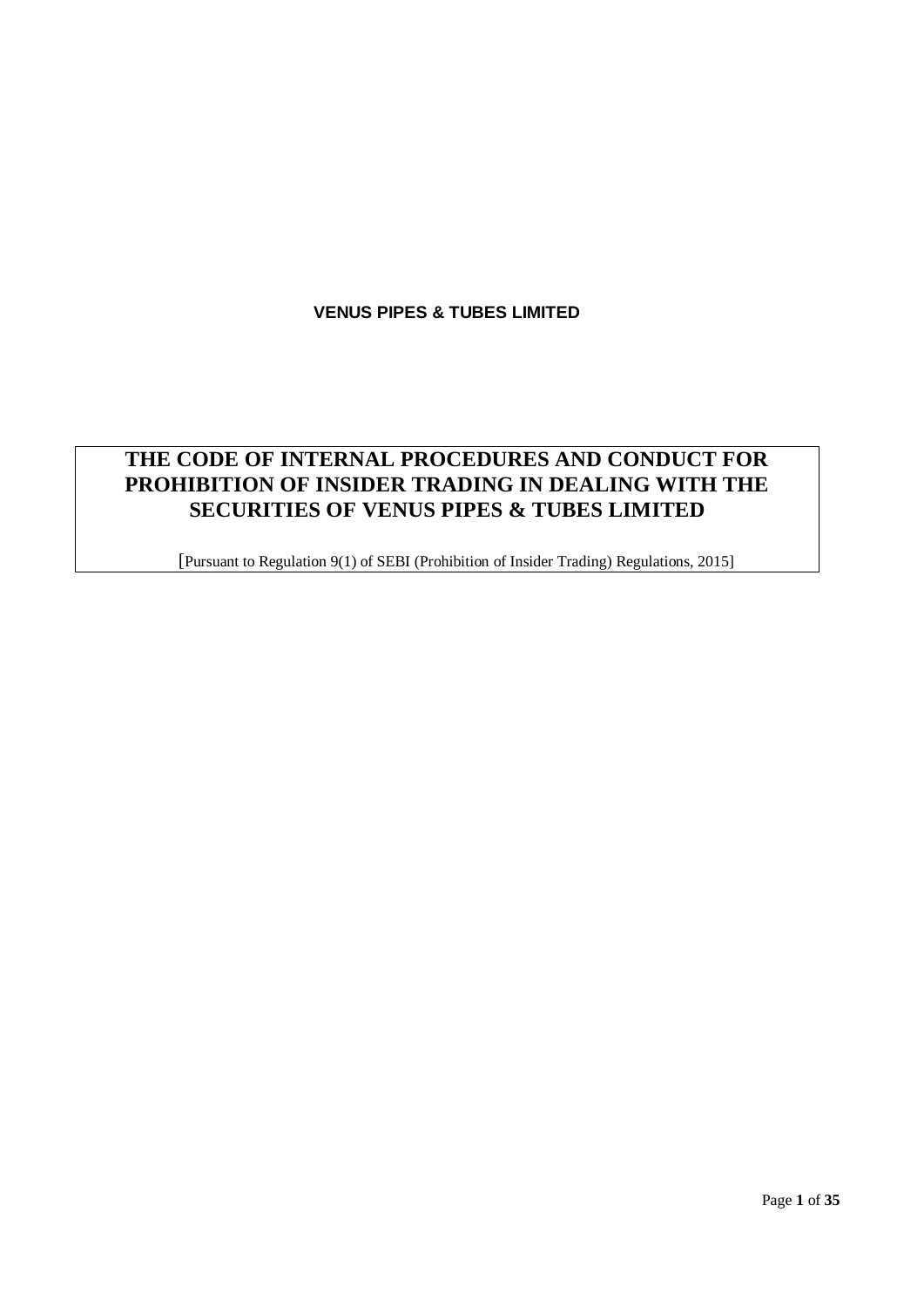#### **THE CODE OF INTERNAL PROCEDURES AND CONDUCT FOR PROHIBITION OF INSIDER TRADING IN DEALING WITH THE SECURITIES OF VENUS PIPES & TUBES LIMITED**

### **CHAPTER I**

#### 1. **PRELIMINARY**

- 1.1. As per Regulation 9(1) of the Securities and Exchange Board of India ("**SEBI**") (Prohibition of Insider Trading) Regulations, 2015 as amended from time to time ("**PIT Regulations**"), the Board of Directors of Venus Pipes & Tubes Limited ("**Company**" or "**VENUS**"), is required to formulate a code of conduct to regulate, monitor and report trading by its Designated Persons *(defined below)* and Immediate Relatives *(defined below)* of Designated Persons towards achieving compliance with PIT Regulations, adopting the minimum standards as set out in Schedule B to the PIT Regulations without diluting any of the provisions of PIT Regulations in any manner.
- 1.2. Pursuant to Regulation 9(1) of the PIT Regulations, the Board of Directors of the Company has formulated the Code of Internal Procedures and Conduct for Prohibition of Insider Trading ("**Code**") in dealing with the securities of the Company.
- 1.3. The Board of Directors of the Company, at its meeting held on 21/10/2021 approved this Policy. This Policy will be effective from Immediate effect.

#### 2. **DEFINITIONS**

- 2.1. "**Act**" means the Securities and Exchange Board of India Act, 1992 (15 of 1992);
- 2.2. "**Board**" means the Securities and Exchange Board of India;
- 2.3. "**Compliance Officer**" means Company Secretary of VENUS unless any senior officer, designated so and reporting to the board of directors, who is financially literate and is capable of appreciating requirements for legal and regulatory compliance under the PIT Regulations and who shall be responsible for compliance of policies, procedures, maintenance of records, monitoring adherence to the rules for the preservation of UPSI, monitoring of trades and the implementation of the codes specified in the PIT Regulations under the overall supervision of the board of directors of VENUS.

Explanation –For the purpose of this regulation, "financially literate" shall mean a person who has the ability to read and understand basic financial statements i.e. balance sheet, profit and loss account, and statement of cash flows]

#### 2.4. "**Connected Person**" means,

(i) any person who is or has during the six months prior to the concerned act been associated with VENUS, directly or indirectly, in any capacity including by reason of frequent communication with its officers or by being in any contractual, fiduciary or employment relationship or by being a director, officer or an employee of VENUS or holds any position including a professional or business relationship between himself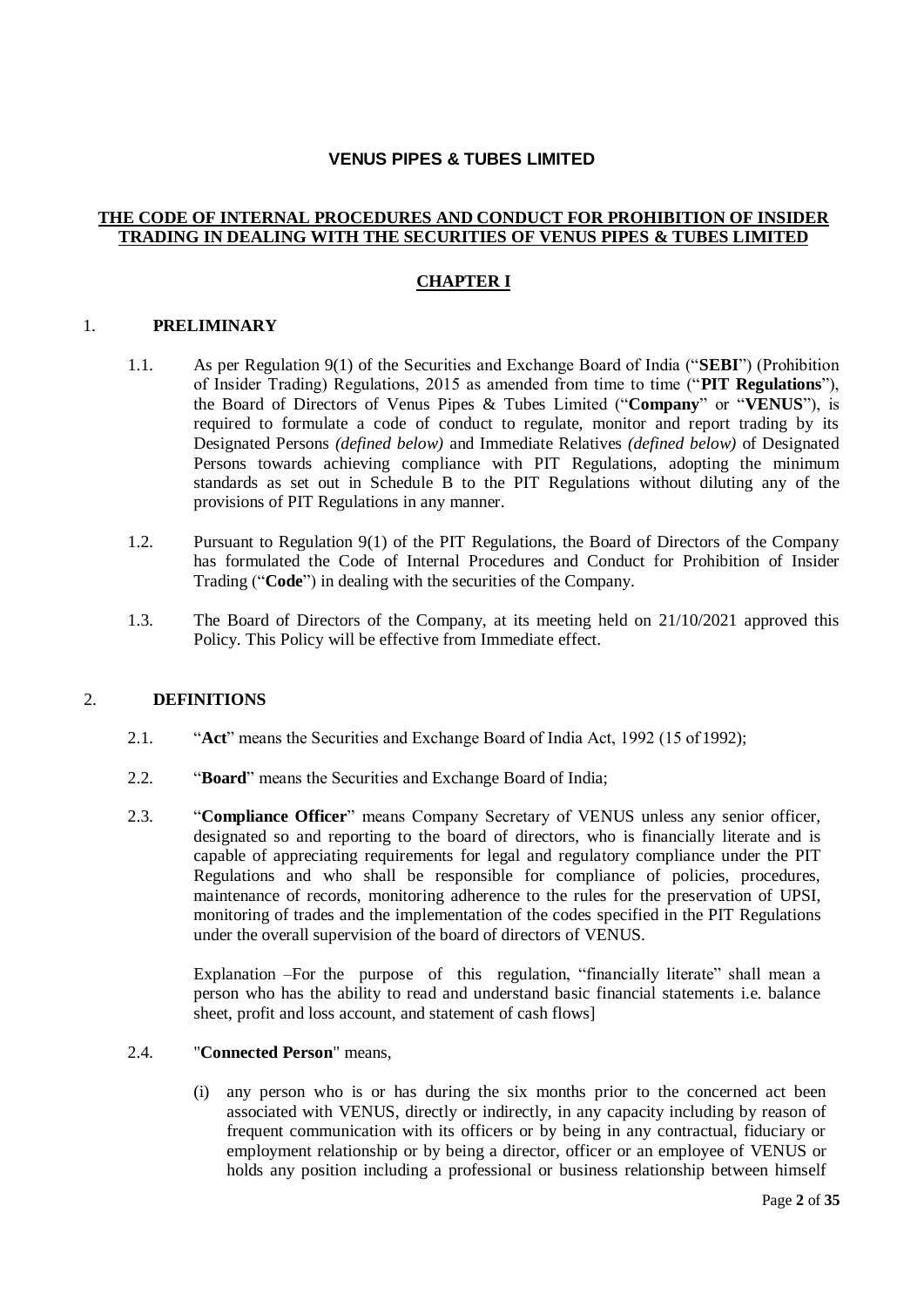and VENUS whether temporary or permanent, that allows such person, directly or indirectly, access to UPSI or is reasonably expected to allow such access.

- (ii) Without prejudice to the generality of the foregoing, the persons falling within the following categories shall be deemed to be connected persons unless the contrary is established,
	- (a) an immediate relative of connected persons specified in clause (i); or
	- (b)a holding company or associate company or subsidiary company; or
	- (c) an intermediary as specified in section 12 of the Act or an employee or director thereof; or
	- (d) an investment company, trustee company, asset management company; employee or director thereof; or
	- (e) an official of a stock exchange or of clearing house or corporation; or
	- (f) a member of board of trustees of a mutual fund or a member of the board of directors of the asset management company of a mutual fund or is an employee thereof; or
	- (g) a member of the board of directors or an employee, of a public financial institution as defined in section 2(72) of the Companies Act, 2013; or
	- (h) an official or an employee of a self-regulatory organization recognised or authorized by the Board; or
	- (i) a banker of VENUS; or
	- (j) a concern, firm, trust, Hindu undivided family, company or association of persons wherein a director of VENUS or his immediate relative or banker of VENUS, has more than ten percent of the holding or interest.
	- (k) professional firms such as auditors, accountancy firms, law firms, analysts, insolvency professional entities, consultants, banks etc., assisting or advising listed companies.
- 2.5. '**Designated Employees** "means a person occupying any of the following position in the Company:
	- (a) All Directors and Chief Vigilance Officer;
	- (b) Key Managerial Personnel;
	- (c) All Executive Directors/GGMs;
	- (d) All General Managers;
	- (e) All Heads of Finance of Units/Divisions/Regions;
	- (f) All Employees working in Corporate Finance;
	- (g) All employees working in Company Secretariat & Legal Department;
	- (h) All employees working in Secretariat of CMD/Functional Directors;
	- (i) Any support staff such as IT staff who have access to UPSI;
	- (j) Any other key person, who in the opinion of Compliance Officer be covered in the "Designated Employee";
- 2.6. "**Designated Persons**" with regard to the Company means any of the following persons: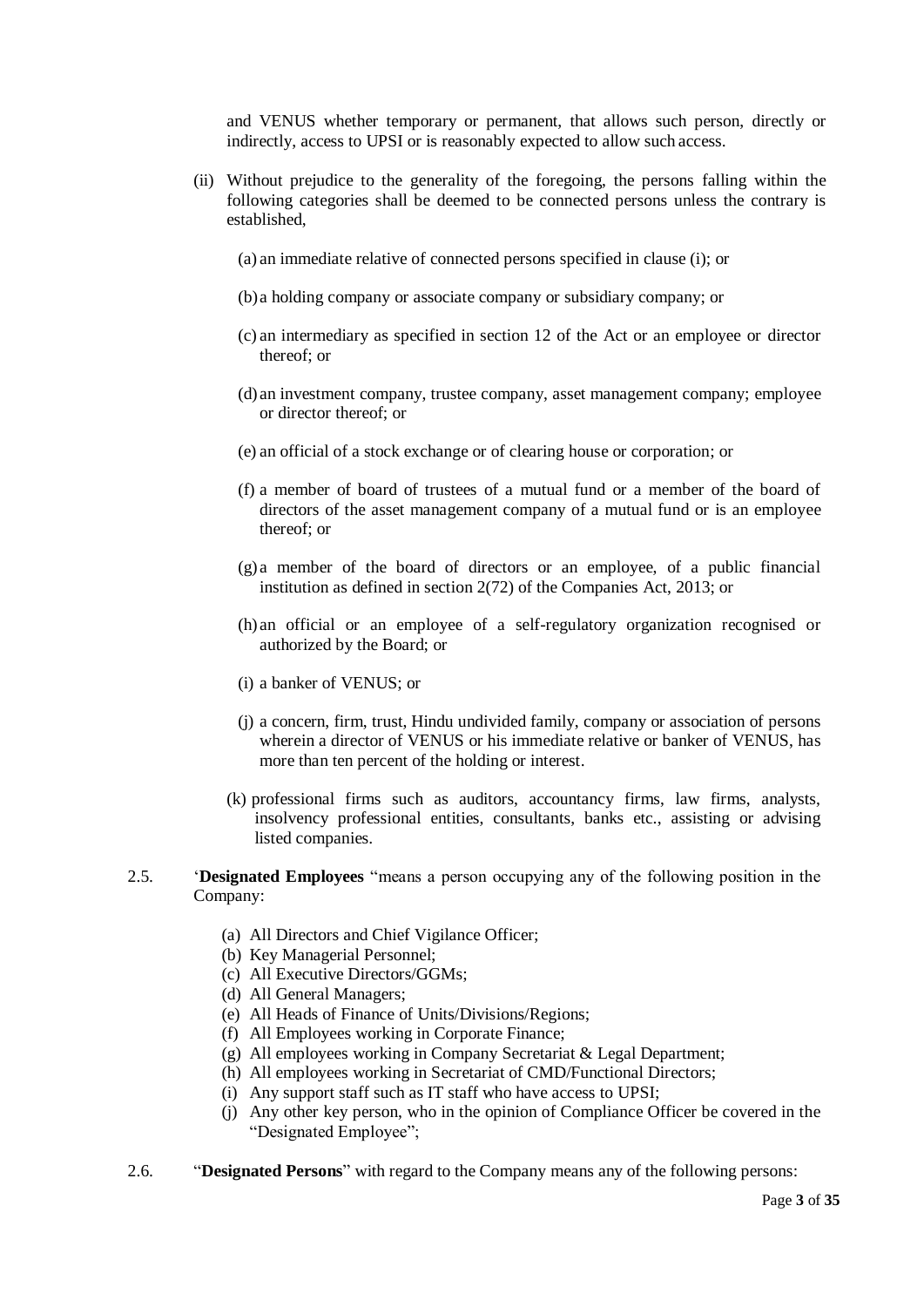- (a) A Designated Employee of the Company.
- (b) Employees of the Company's material subsidiary, if any, so designated on the basis of their functional role/access to UPSI by their board of directors, but shall specifically include:
	- i. the Chief Executive Officer;
	- **ii.** Employees upto two levels below Chief Executive Officer irrespective of their functional role or ability to have access to UPSI.
- (c) Promoters of the Company.
- (d) Any other key person, who in the opinion of the Compliance Officer be covered in the "Designated Person".
- 2.7. "**Generally available information**" means information that is accessible to the public on a non-discriminatory basis;

*NOTE: It is intended to define what constitutes generally available information so that it is easier to crystallize and appreciate what UPSI is. Information published on the website of a stock exchange, would ordinarily be considered generally available.*

2.8. "**Immediate relative**" means a spouse of a person, and includes parent, sibling, and child of such person or of the spouse, any of whom is either dependent financially on such person, or consults such person in taking decisions relating to trading in securities;

*NOTE: It is intended that the immediate relatives of a "connected person" too become connected persons for purposes of these regulations. Indeed, this is a rebuttable presumption.*

- 2.9. "**Insider**" means any person who is:
	- (a) A connected person; or
	- (b) In possession of or having access to UPSI;
	- (c) in receipt of UPSI pursuant to a "legitimate purpose"

Explanation: For this purpose, the term "legitimate purpose" shall include sharing of UPSI in the ordinary course of business by an insider with partners, collaborators, lenders, customers, suppliers, merchant bankers, legal advisors, auditors, insolvency professionals or other advisors or consultants, provided that such sharing has not been carried out to evade or circumvent the prohibitions of PIT Regulations.

**NOTE:** Since "generally available information" is defined, it is intended that anyone in possession of or having access to unpublished price sensitive information should be considered an "insider" regardless of how one came in possession of or had access to such information. Various circumstances are provided for such a person to demonstrate that he has not indulged in insider trading. Therefore, this definition is intended to bring within its reach any person who is in receipt of or has access to unpublished price sensitive information. The onus of showing that a certain person was in possession of or had access to unpublished price sensitive information at the time of trading would, therefore, be on the person leveling the charge after which the person who has traded when in possession of or having access to unpublished price sensitive information may demonstrate that he was not in such possession or that he has not traded or or he could not access or that his trading when in possession of such information was squarely covered by the exonerating circumstances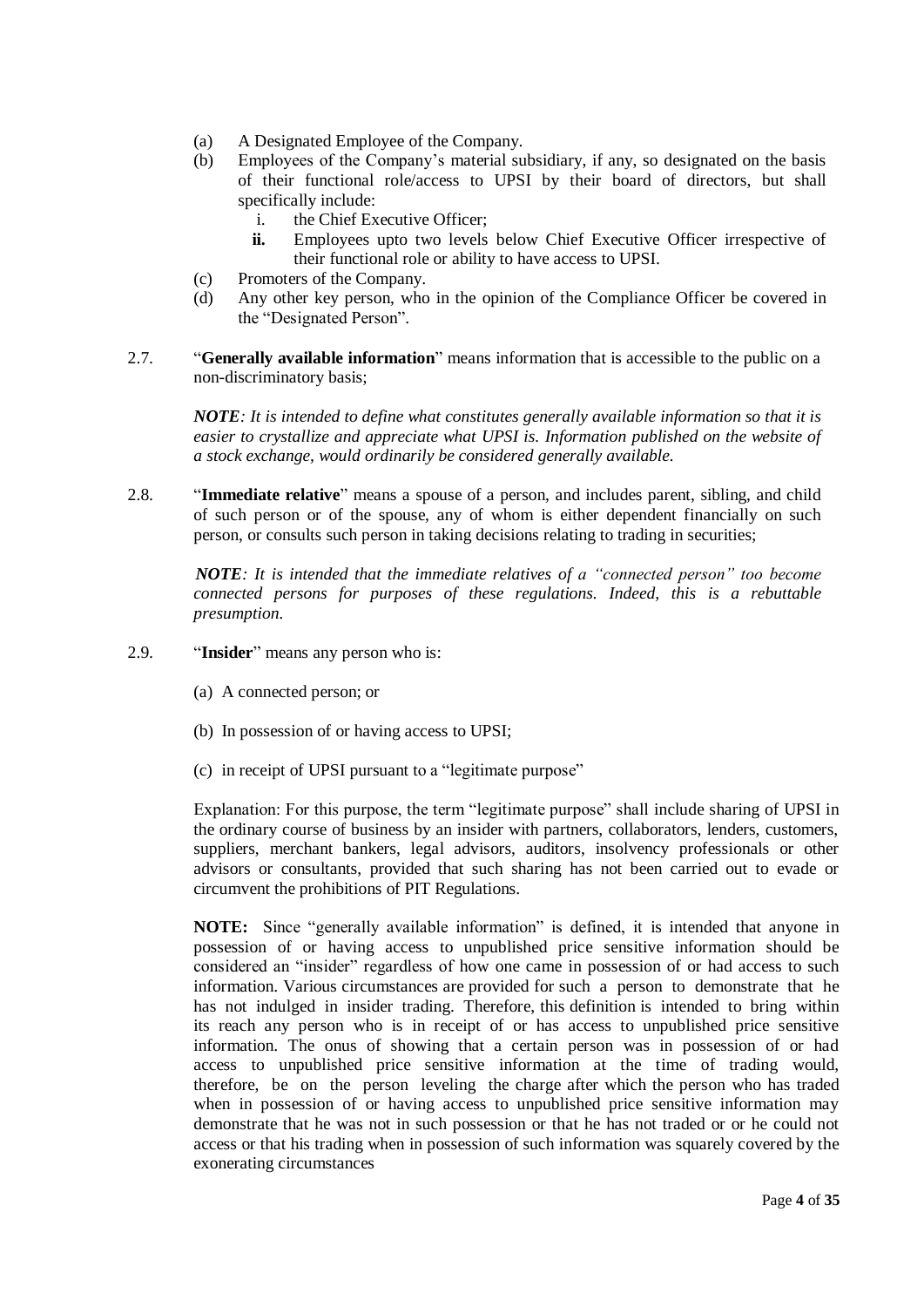- 2.10. "**Key managerial personnel**", in relation to the Company, means key managerial personnel as defined under Section 2(51) of the Companies Act, 2013.
- 2.11. "**PIT Regulations**" means the Securities and Exchange Board of India (Prohibition of Insider Trading) Regulations, 2015 and any amendments thereto.
- 2.12. "**Promoter**" shall have the meaning assigned to it under the Securities and Exchange Board of India (Issue of Capital and Disclosure Requirements) Regulations, 2018 or any modification thereof.
- 1.1.
- 2.13. "**SEBI**" means the Securities and Exchange Board of India
- 2.14. "**Securities**" shall have the meaning assigned to it under the Securities Contracts (Regulation) Act, 1956 (42 of 1956) or any modification thereof except units of a mutual fund.
- 2.15. "**Trading**" means and includes subscribing, buying, selling, dealing, or agreeing to subscribe, buy, sell, deal in securities of VENUS, and "trade" shall be construed accordingly;
- 2.16. "**Trading day**" means a day on which the recognized stock exchange are open for trading;
- 2.17. "**Unpublished Price Sensitive Information or UPSI**" means any information, relating to VENUS or its securities, directly or indirectly, that is not generally available which upon becoming generally available, is likely to materially affect the price of the securities and shall, ordinarily including but not restricted to, information relating to the following:
	- a) Financial results;
	- b) Dividends;
	- c) Change in capital structure;
	- d) Mergers, de-mergers, acquisitions, delisting, disposals and expansion of business and such other transactions;
	- e) Changes in Key Managerial Personnel.

*NOTE: It is intended that information relating to a company or securities, that is not generally available would be UPSI if it is likely to materially affect the price upon coming into the public domain. The types of matters that would ordinarily give rise to UPSI have been listed above to give illustrative guidance of UPSI.*

#### **CHAPTER II APPLICABILITY**

3. This "Code of Internal Procedures and Conduct for prohibition of insider trading in dealing with the securities of VENUS" shall apply to all "insiders" defined at 2.9, as above including Connected Person, Designated Employees and Designated Persons and immediate relatives of the Designated Persons.

#### **CHAPTER III RESTRICTIONS ON COMMUNICATION AND TRADING BY INSIDERS**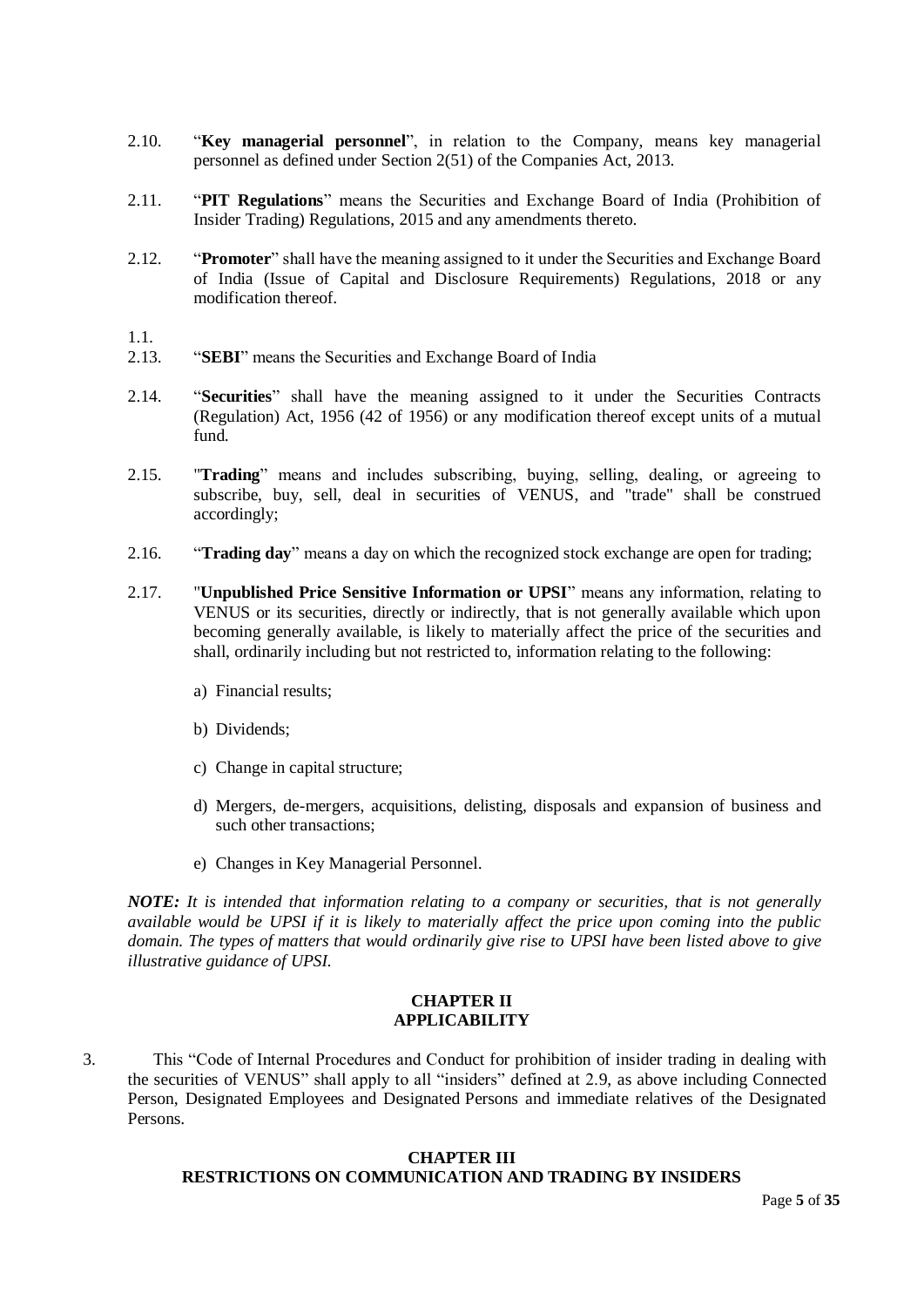- 4. Communication or procurement of UPSI
	- (i) All information shall be handled within the Company on a need-to-know basis and no insider shall communicate, provide, or allow access to any UPSI, relating to VENUS or securities of VENUS or securities proposed to be listed by VENUS, to any person including other insiders, except where such communication is in furtherance of legitimate purposes, performance of duties or discharge of legal obligations. The Company/Compliance Officer shall ensure that the Code contain norms for appropriate Chinese Walls procedures, and processes for permitting any designated person to "cross the wall".
	- (ii) No person shall procure from or cause the communication by any insider of UPSI, relating to VENUS or securities of VENUS or securities proposed to be listed by VENUS, except in furtherance of legitimate purposes, performance of duties or discharge of legal obligations.
	- (iii) Any person in receipt of UPSI pursuant to a "legitimate purpose" shall be considered an "insider" and due notice shall be given to such persons to maintain confidentiality of such UPSI in compliance with PIT Regulations
	- (iv) Notwithstanding anything contained in this Code, UPSI may be communicated, provided, allowed access to or procured, in terms of the provisions of Regulation  $3(3)$  and  $3(4)$  of the PIT Regulations.
	- (v) The board of directors or head(s) of the organisation of every person required to handle unpublished price sensitive information shall ensure that a structured digital database is maintained containing the nature of unpublished price sensitive information and the names of such persons who have shared the information and also the names of such persons with whom information is shared under this regulation along with the Permanent Account Number or any other identifier authorized by law where Permanent Account Number is not available. Such database shall not be outsourced and shall be maintained internally with adequate internal controls and checks such as time stamping and audit trails to ensure non-tampering of the database.]
	- (vi) The board of directors or head(s) of the organisation of every person required to handle unpublished price sensitive information shall ensure that the structured digital database is preserved for a period of not less than eight years after completion of the relevant transactions and in the event of receipt of any information from the Board regarding any investigation or enforcement proceedings,the relevant information in the structured digital database shall be preserved till the completion of such proceedings.
	- (vii) The board of directors of a VENUS shall make a policy for determination of "legitimate purposes" as a part of "Codes of Fair Disclosure and Conduct" formulated under regulation 8.
	- (viii) Explanation For the purpose of illustration, the term "legitimate purpose" shall include sharing of unpublished price sensitive information in the ordinary course of business by an insider with partners, collaborators, lenders, customers, suppliers, merchant bankers, legal advisors, auditors, insolvency professionals or other advisors or consultants, provided that such sharing has not been carried out to evade or circumvent the prohibitions of these regulations]

Any person in receipt of unpublished price sensitive information pursuant to a "legitimate purpose" shall be considered an "insider" for purposes of these regulations and due notice shall be given to such persons to maintain confidentiality of such unpublished price sensitive information in compliance with these regulations.

5. Trading by insiders when in possession of UPSI: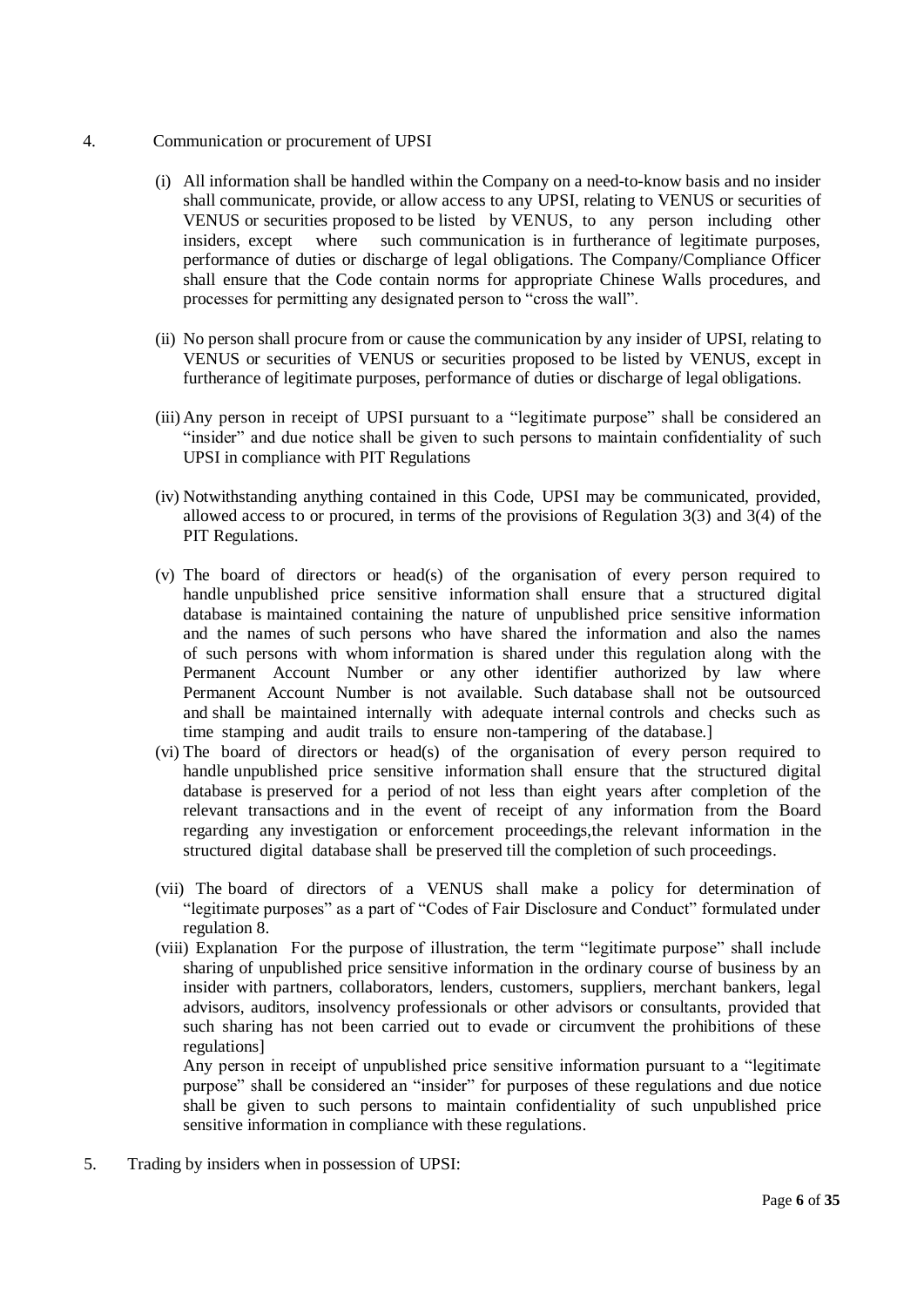(i) No insider shall trade in securities of the Company when in possession of any UPSI.

*Explanation: When a person who has traded in securities has been in possession of UPSI, his trades would be presumed to have been motivated by the knowledge and awareness of such information in his possession.*

(ii) For Connected Persons, the onus of establishing that they were not in possession of UPSI shall be on the Connected Persons.

#### 6. **TRADING PLANS**

- 6.1. An insider shall be entitled to formulate a trading plan and present it to the Compliance Officer for approval and public disclosure, pursuant to which trades may be carried out on his behalf in accordance with such plan.
- 6.2. Such trading plan shall:–
	- (i) not entail commencement of trading on behalf of the insider earlier than six months from the public disclosure of the plan;
	- (ii) not entail trading for the period between the twentieth trading day prior to the last day of any financial period for which results are required to be announced by VENUS and the second trading day after the disclosure of such financial results;
	- (iii) entail trading for a period of not less than twelve months;
	- (iv) not entail overlap of any period for which another trading plan is already in existence;
	- (v) set out either the value of trades to be effected or the number of securities to be traded along with the nature of the trade and the intervals at, or dates on which such trades shall be effected; and
	- (vi) not entail trading in securities for market abuse.
	- (vii) The Trading Plan shall be as per PIT Regulations and Application for Trading Plan shall be given in **Form I**.
- 6.3. The Compliance Officer shall review the trading plan to assess whether the plan would have any potential for violation of the Code and PIT Regulations and shall be entitled to seek such express undertakings as may be necessary to enable such assessment and to approve and monitor the implementation of the plan.

Provided that pre-clearance of trades shall not be required for a trade executed as per approved trading plan.

Provided further that trading window norms and restrictions on contra trade shall not be applicable for trades carried out in accordance with an approved trading plan.

6.4. The trading plan once approved shall be irrevocable and the insider shall mandatorily have to implement the plan, without being entitled to either deviate from it or to execute any trade in the securities outside the scope of the trading plan.

Provided that the implementation of the trading plan shall not be commenced if any UPSI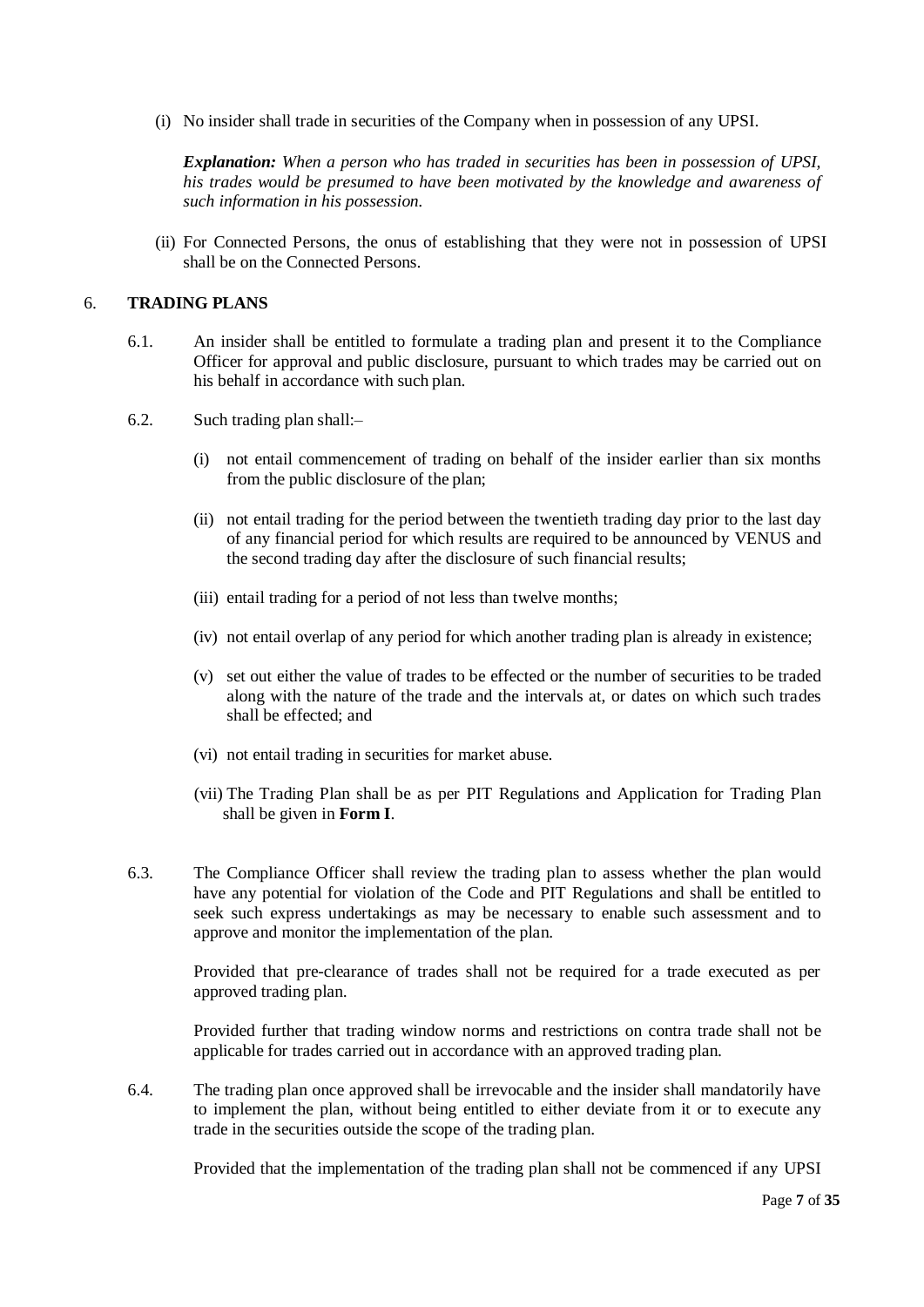in possession of the insider at the time of formulation of the plan has not become generally available at the time of the commencement of implementation and in such event the Compliance Officer shall confirm that the commencement ought to be deferred until such UPSI becomes generally available information so as to avoid a violation of the Code or PIT Regulations.

- 6.5. Upon approval of the trading plan, the Compliance Officer shall notify the plan to the stock exchanges on which the securities of VENUS are listed.
- 6.6. Letter of intimation of approval of trading plan is at **Form II**.
- 6.7. Such Insider is required to intimate the Compliance Officer regarding execution of trading plan within two trading days of each transaction intimated under the trading plan as per Performa provided in **Form III**.
- 6.8. The Compliance Officer shall maintain a register of trading plan of securities by the insiders and notification to Stock Exchange as given in **REG-I**.

#### **CHAPTER IV DISCLOSURES OF TRADING BY INSIDERS**

### 7. **GENERAL PROVISIONS**

- 7.1. Every public disclosure under this Chapter shall be made within two trading days. The disclosures to be made by any person under this Chapter shall include those relating to trading by such person's immediate relatives, and by any other person for whom such person takes trading decisions.
- 7.2. The disclosures made under this Chapter shall be maintained by VENUS for a minimum period of five years, in such form as may be specified.

#### 8. **DISCLOSURES BY CERTAIN PERSONS.**

- 8.1. Initial Disclosures.
	- a. Every person on appointment as a Key Managerial Personnel or a Director of VENUS or upon becoming a Promoter or member of the promoter group shall disclose his holding of securities in VENUS within seven days of appointment or of becoming promoter, unless the disclosure in this regard has already been made to the Company in **Form B** to the Compliance Officer of the VENUS;
	- b. The Designated Persons shall disclose within thirty days of becoming a Designated Person the following details:
		- (i) Name and PAN (or any other identifier authorized by law) of the following persons:
			- (a) Immediate Relatives;
			- (b) Persons with whom the designated person shares a material financial relationship
			- (c) Phone, mobile and cell numbers which are used by the above persons
		- (ii) Names of educational institutions from which the designated person has graduated;
		- (iii) Names of past employers.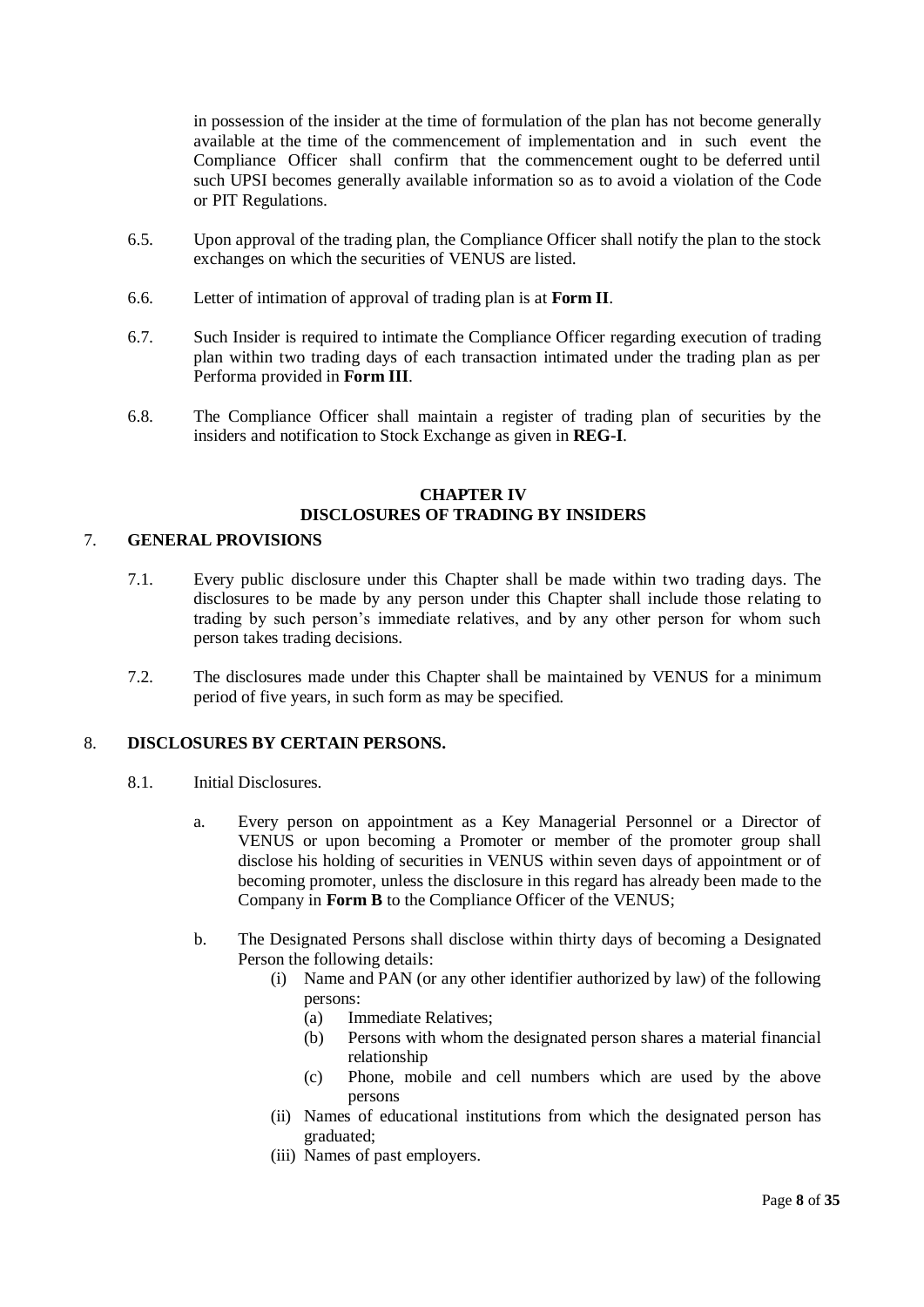#### In **Form E** to the Company.

- 8.2. Continual Disclosures (on annual basis/change in information).
	- a. Every Promoter, member of the promoter group, Director and Designated Persons of VENUS shall disclose to the Company the number of such securities acquired or disposed of within two trading days of such transaction if the value of the securities traded, whether in one transaction or a series of transactions over any calendar quarter, aggregates to a traded value in excess of 10 (ten) lakhs or other such values as may be specified by the PIT Regulations\* in **Form – C** to the Compliance Officer of the Company;

(\*disclosure of incremental transactions shall be made when transactions effected after the prior disclosure cross the threshold specified above.)

- b. The Compliance Officer of VENUS shall notify the details of disclosure by the Promoter, member of the promoter group, Director and Designated Persons received as per point (a) above within two trading days of receipt of the disclosure or from becoming aware of such disclosure in **Form – C** to the Stock Exchanges.
- c. The Designated Persons shall disclose:
	- (i) within thirty days of end of the financial year; and
	- (ii) whenever the information changes vis-a-vis their last disclosure, within from the change

the following details in **Form-E** to the Company:

Name and PAN (or any other identifier authorized by law) of the following persons:

- (a) Immediate Relatives;
- (b)Persons with whom the Designated Person shares a material financial relationship;
- (c) Phone, mobile and cell numbers which are used by the above persons.
- 8.3. For the purposes of Clause 8.1 and 8.2, the term "material financial relationship" shall mean a relationship in which one person is a recipient of any kind of payment such as by way of a loan or gift from a Designated Person during the immediately preceding twelve months, equivalent to at least 25% of the annual income of such Designated Person but shall exclude relationships in which the payment is based on arm's length transactions.
- 8.4. The disclosures to be made by any person under Clause 8.1 and 8.2 shall include those relating to trading by such person's immediate relatives, and by any other person for whom such person takes trading decisions.
- 8.5. The disclosures of trading in securities shall also include trading in derivatives of securities and the traded value of the derivatives shall be taken into account for purpose of Clause 8.1 and 8.2.
- 8.6. **Disclosures by other connected persons:** VENUS may, at its discretion require any other connected person or class of connected persons may require to make disclosures of holdings and trading in securities of the Company in **Form-D** and at such frequency as may be determined by the Compliance Officer with the approval of the Director (Finance), from time to time.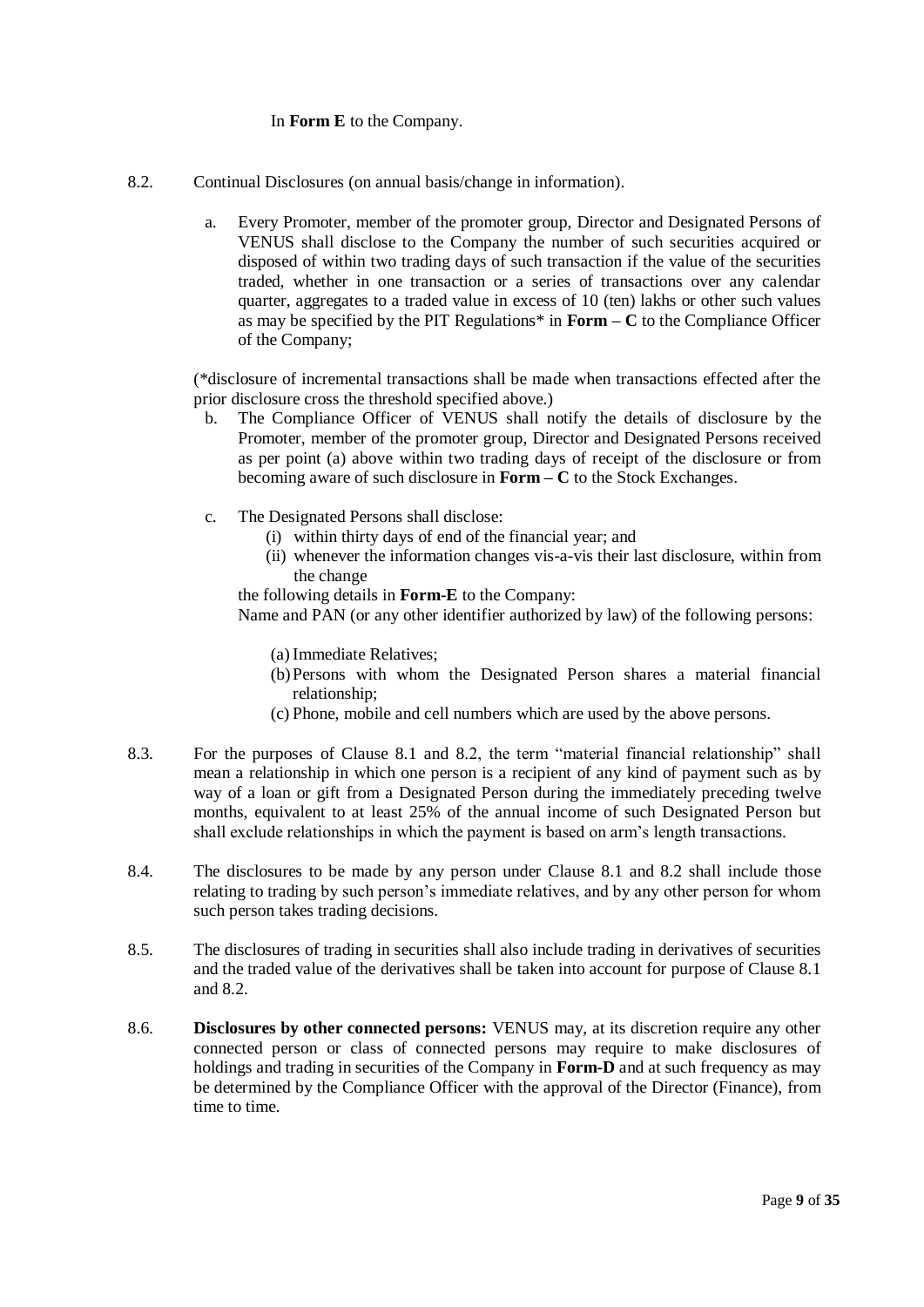#### **CHAPTER V**

#### 9. **TRADING WINDOW**

- 9.1. Trading window shall mean a notional trading window which shall be used as an instrument of monitoring trading by Designated Persons.
- 9.2. The trading window shall be closed when the Compliance Officer determines that a Designated Person or class of Designated Persons can reasonably be expected to have possession of UPSI. Such closure shall be imposed in relation to such Securities to which such UPSI relates.
- 9.3. The trading window shall be closed during the time the information referred to in clause 9.4 becomes generally available.
- 9.4. Designated Persons of VENUS shall not deal in any transaction involving the purchase or sale of securities of VENUS either in their own name or in the name of their immediate relative during the periods mentioned below, when "Trading Window" shall remain closed:

| Sl <sub>No</sub> | <b>Events/Particulars</b>                                                                               |                                                                               | <b>Restrictive Period</b>                                                                                                                                                                                                                                                                                                                                          |
|------------------|---------------------------------------------------------------------------------------------------------|-------------------------------------------------------------------------------|--------------------------------------------------------------------------------------------------------------------------------------------------------------------------------------------------------------------------------------------------------------------------------------------------------------------------------------------------------------------|
|                  |                                                                                                         | From                                                                          | To                                                                                                                                                                                                                                                                                                                                                                 |
| 1.               | Declaration of quarterly and half- To be notified by the Compliance Officer<br>yearly financial results | depending upon the date of the Board meeting.                                 |                                                                                                                                                                                                                                                                                                                                                                    |
| 2.               | Declaration<br>of<br>Interim<br>Dividend and Final Dividend.                                            | To<br>decided<br>by<br>be<br>depending upon the record date.                  | Officer<br>Compliance                                                                                                                                                                                                                                                                                                                                              |
| 3.               | Declaration<br>audited<br>of<br>Annual<br>financial results and Final Dividend.                         | To<br>depending upon the date of the Board meeting.<br>material information.] | be notified by the Compliance Officer<br>[Trading restriction period shall be made applicable<br>from the end of every quarter till 48 hours after the<br>declaration of financial results. The gap between<br>clearance of accounts by audit committee and board<br>meeting should be as narrow as possible and<br>preferably on the same day to avoid leakage of |
| 4.               | Any other major events.                                                                                 | approval of CMD.                                                              | To be notified by Compliance Officer as and when<br>the relevant proposal is put up to the Board /<br>Committee / Competent Authority with the                                                                                                                                                                                                                     |

#### **Explanation:**

(i) The trading window shall be opened 48 hours after the "UPSI", for which the trading window is closed, becomes generallyavailable.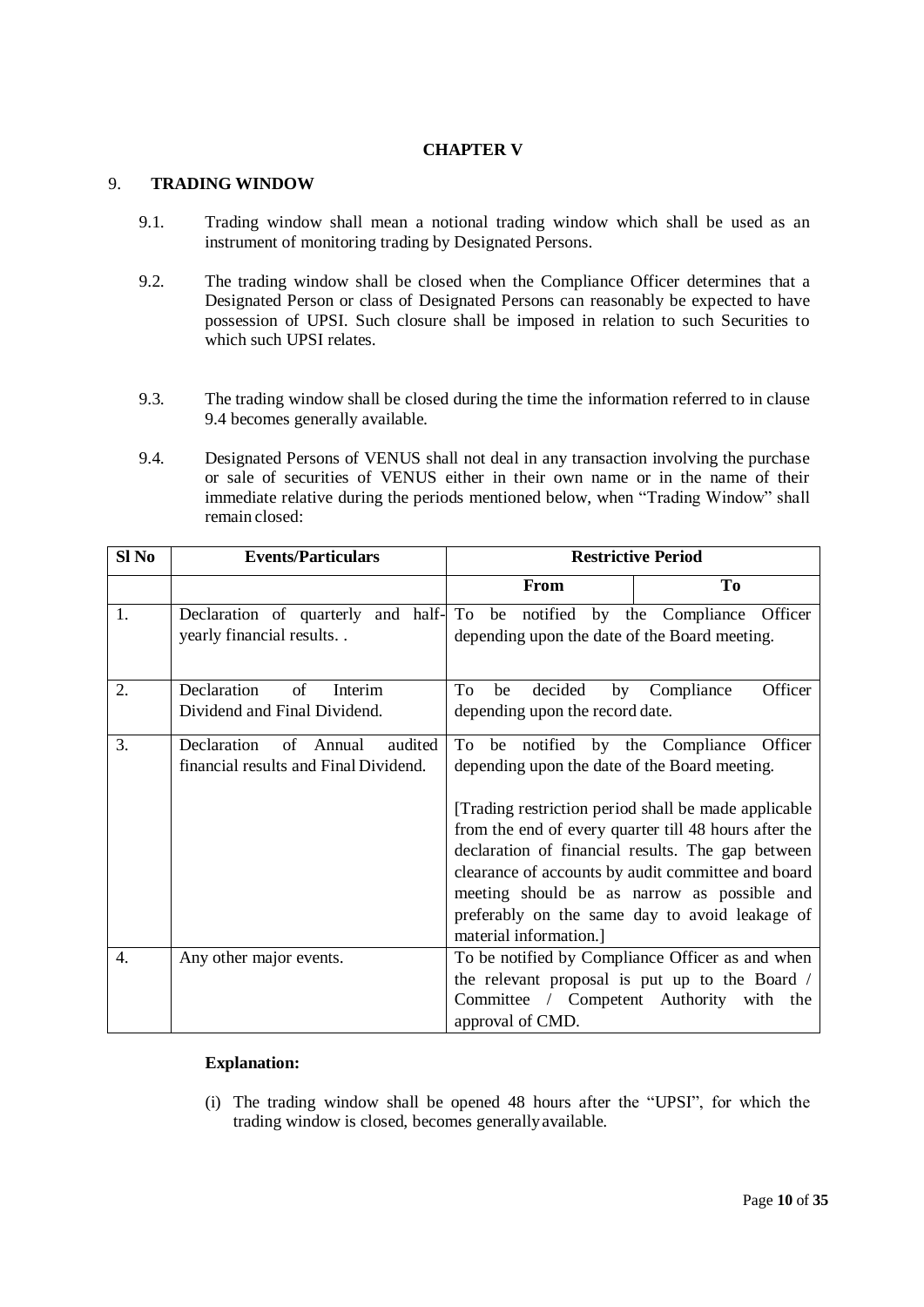- (ii) The notice of closure and opening of trading window shall be intimated to the Stock Exchanges and uploaded on the intranet and website of VENUS.
- 9.5. The remaining days of a year other than the days mentioned under 9.5 above shall be called "**Valid Trading Window**".
- 9.6. The restrictions mentioned in clause 9.4 above shall not be applicable in respect of exercise of an option under Employees Stock Option Scheme (ESOS) or ESOPs. However, shares allotted on exercise of ESOS/ESOPs, shall not be sold when "Trading Window" is closed.
- 9.7. The trading window restrictions shall not apply in respect of
	- a) transactions specified in clauses (i) to (iv) and (vi) of the proviso to subregulation (1) of Regulation 4 of the PIT Regulation and in respect of a pledge of shares for a bonafide purpose such as raising of funds, subject to preclearance by the Compliance Officer and compliance with the respective regulations made by the Board;
	- b) transactions which are undertaken in accordance with respective regulations made by the Board such as acquisition by conversion of warrants or debentures, subscribing to rights issue, further public issue, preferential allotment or tendering of shares in a buy-back offer, open offer, delisting offer or transactions which are undertaken through such other mechanism as may be specified by the Board from time to time.
- 9.8. All Designated Persons shall conduct their dealings in the securities of the Company only in the "Valid Trading Window" period as mentioned above at clause 9.4 and shall not enter into "**Contra Trade**" i.e. opposite or reverse transactions i.e. buy or sell any number of shares (including shares allotted in IPO or any other public offer), in the securities of the Company during the next six months following the prior transaction. Compliance Officer is empowered to grant relaxation from strict application of such restriction for reasons to be recorded in writing provided that such relaxation does not violate these PIT Regulations. Should a contra trade be executed, inadvertently or otherwise, in violation of such a restriction, the profits from such trade shall be liable to be disgorged for remittance to the Board for credit to the Investor Protection and Education Fund administered by the Board under the Act.
- 9.9. The Compliance Officer shall maintain a register of the periods of "Closed Trading Window", wherein he shall record the date of closure and opening of the trading window and the purpose for which trading window is closed. A Performa of the register of periods of closure of Trading Window is given in **REG-II.**

#### 10. **PRE-CLEARANCE OF TRADES**

10.1. A Designated Person who intend to deal in the securities of VENUS either in their own name or in the name of their immediate relative (above the minimum threshold limit of 5000 equity shares to be traded in a single transaction or 25,000 equity shares to be traded in series of transactions within a month) shall obtain preclearance of the transaction as per the pre-dealing procedure as described hereunder.

10.2. Application for pre-clearance shall be made only during valid trading period in **Form IV**. Application submitted during closure of trading window shall be invalid.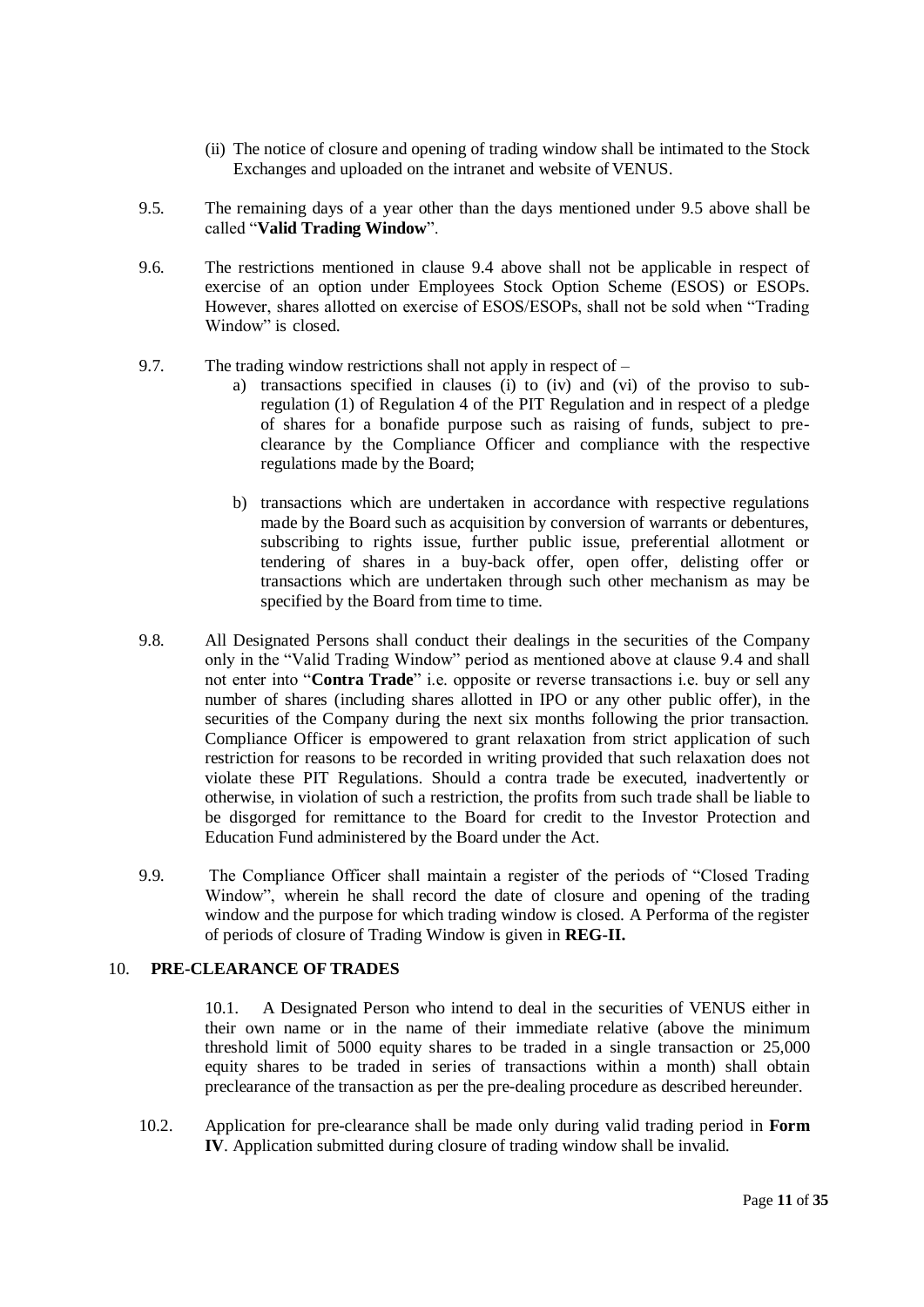- 10.3. No Designated Person shall apply for pre-clearance of any proposed trade, if such Designated Person is in possession of UPSI even if the trading window is not closed.
- 10.4. A Designated Persons shall make pre-clearance application to the Compliance Officer in the format given in in the prescribed format along with an undertaking stating that the insider has not contravened the provision of this Code
- 10.5. Letter of intimation of pre-clearance is at **Form II**.
- 10.6. Immediately on receipt of the pre-clearance application, the date and time of the receipt of the same shall be recorded thereon. The Compliance Officer shall process the preclearance applications and if the pre-clearance application is in accordance and in compliance with the provisions of this Code, the Compliance Officer shall endeavor to communicate the pre-clearance immediately but not later than 2 working days from the time of receiving the application. In the absence of the Compliance Officer, the officer authorized by the Compliance Officer shall give the pre-clearance. If the compliance officer doesn't respond within 2 working days, it shall be deemed to be Rejection of the application.
- 10.7. The Compliance Officer shall maintain a register of pre-clearance of securities by the Designated Person as given in **REG-III**.
- 10.8. The Designated Persons shall, within seven trading days, execute the trade after the preclearance. If the trade is not executed within seven trading days after the pre-clearance is given the designated Person shall obtain fresh pre-clearance. Such Designated Person is required to intimate the Compliance Officer regarding execution/ non-execution of pre-approved transaction within two trading days as per Performa provided in **Form III**.

#### **CHAPTER VI MISCELLANEOUS**

#### 11. **MISCELLANEOUS:**

- 11.1. The Compliance Officer shall be responsible for:
	- (i) Compliance of policies, procedures, maintenance of records, monitoring adherence to the rules for the preservation of UPSI, monitoring of trades and the implementation of the Code under the overall supervision of the Board of Directors of the Company.
	- (ii) Submission of report to the Board of Directors for the purpose of the Code and in particular, to the Chairperson of the Audit Committee and to the Chairperson of the Board at such frequency as may be stipulated by the Board of Directors, but not less than once in a year.
	- (iii) Maintenance of records of disclosures made under the Code for a period of 5 years.
- 11.2. A record of the designated employees shall be maintained by the Corporate HR division under the overall supervision and control of the Compliance Officer and changes taking place in the list from time to time shall be incorporated therein.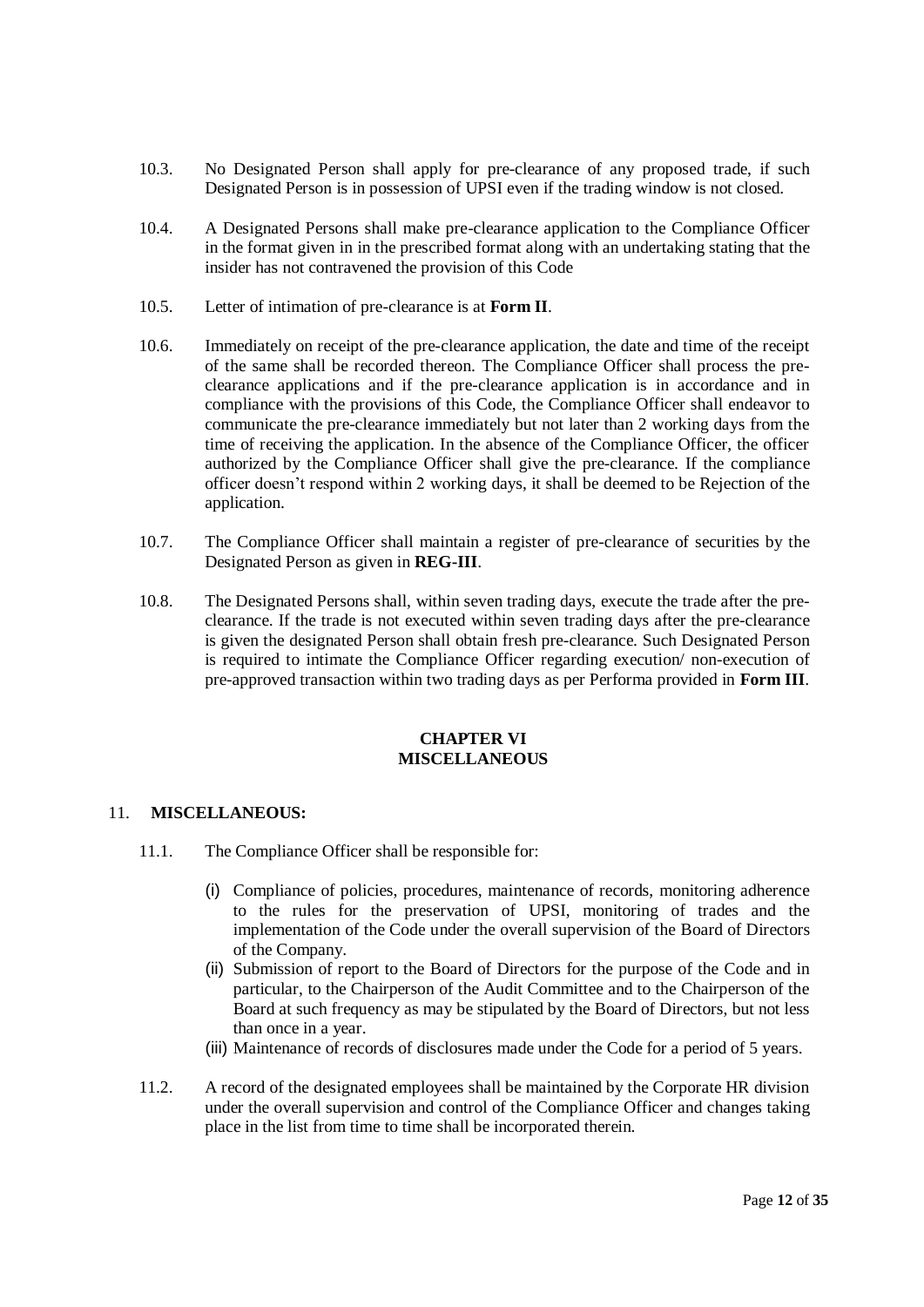- 11.3. The Compliance Office/Company shall ensure that in case it is observed by the Company that there has been a violation of these regulations, it shall promptly inform the Stock Exchange(s) where the concerned securities are traded, in such form and such manner as may be specified by the Board from time to time.
- 11.4. The Compliance Officer/Company shall ensure that there exist a process to determine how and when people are brought 'inside' on sensitive transactions. Further, the individuals should be made aware of the duties and responsibilities attached to the receipt of inside information, and the liability that attaches to misuse or unwarranted use of such information.

#### 11.5. **CODE OF CONDUCT FOR INTERMEDIARIES:**

The Board of Directors or head(s) of the organization of every intermediary shall formulate a code of conduct to regulate, monitor and report trading by their designated persons, by adopting the minimum standards as specified in the PIT Regulations with respect to trading in their own securities and with respect to trading in other securities.

#### 11.6. **PENALTY FOR CONTRAVENTION OF CODE OF CONDUCT**

Any Director, Key Managerial Personnel or Designated Employee, who trades in securities of VENUS or communicates any UPSI in contravention of the Code may be penalized and appropriate action may be taken by the Competent Authority as defined under  $\lceil \bullet \rceil$  of VENUS and shall also be subject to sanctions and disciplinary action (including wage freeze, suspension, recovery, etc.) by the Competent Authority. A Report on violation of the Code and PIT Regulations by the insiders is also submitted to the SEBI.

In case of violation of the Code and PIT Regulations, the following penalties shall be imposed on the Insiders:

| Sr. | Violation                                                                                                                                                                                                       | Penalty*                                                                    |
|-----|-----------------------------------------------------------------------------------------------------------------------------------------------------------------------------------------------------------------|-----------------------------------------------------------------------------|
| No. |                                                                                                                                                                                                                 |                                                                             |
| 1.  | Dealing in any transaction involving the<br>purchase and sale of securities of VENUS<br>either in name of the Insider or in the name of<br>their immediate relative, when the trading<br>window remains closed. | $5,000/-$<br>Rs.<br>per<br>occasion.                                        |
| 2.  | In case of entering into Contra Trade i.e.<br>opposite or reverse transactions, in the<br>securities of the VENUS during the next six<br>months following the prior transaction.                                | Rs. $5,000/-$ per occasion<br>or the actual profit,<br>whichever is higher. |
| 3.  | Non-Updation of data on software as informed                                                                                                                                                                    | $Rs. 2,000/-$                                                               |
|     | by the Company from time to time.                                                                                                                                                                               |                                                                             |

\*In case of any instance of violation by the insider, the amount of penalty shall be deducted from the Salary/ outstanding bills of the insiders directly and be deposited to Investor Protection and Education Fund (IEPF) A/C of SEBI.

#### 11.7. **POWER OF SEBI**

The action by the Company shall not preclude SEBI and other authorities from taking any action in case of violation of PIT Regulations as amended from time to time. In case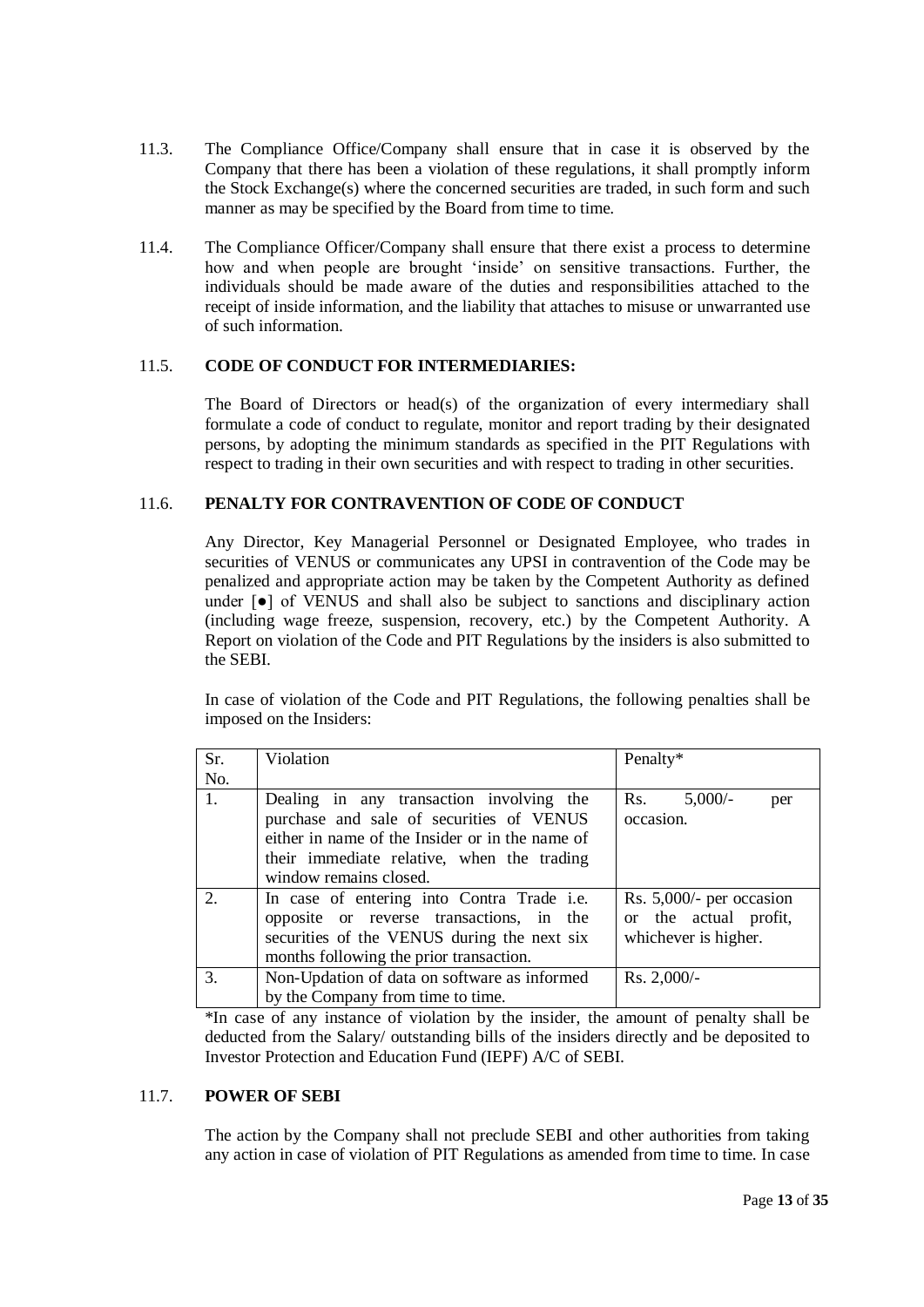the PIT Regulation or any statutory provisions are more stringent than those contained in the Code, the SEBI Regulations/ statutory provisions will prevail.

#### 11.8. **CLARIFICATION**

For all queries concerning this Code, employees may please contact the Compliance Officer.

#### 11.9. **DIGITIZATION OF DATA OF INSIDERS**

The Company has provided and implemented web-based software for digitization of the data and records required to be maintained for and by the insiders and the Company as provided in the PIT Regulations including submission of the undertakings, continual/ annual disclosures, approval of the trading plan etc. With implementation of Web-based software, the Forms and Registers as attached in the Code are replaced with the forms and registers provided in the web-based software.

The Company reserves the right to amend or replace the existing web-based software with any other of the same kind or develop its own software for digitizing the records of the insider. Insider shall adhere to and comply with the requirement of taking approval and submitting disclosures etc. Through the web-based software, non-adherence to which shall be treated as contravention of the Code.

#### 11.10. **UPLOADING CODE OF CONDUCT ON COMPANY'S WEBSITE:**

The Code and any amendments thereto shall be available on the website of the Company i.e. http://www.VENUS.gov.in/

#### 11.11. **AMENDMENT**

The Chairman and Managing Director of VENUS is authorised by the Board of Directors to amend or modify the Code from time to time and the same should be placed before the Board for their information. However, no such amendment or modification shall be inconsistent with the applicable provisions of law for time being in force.

#### DISCLAIMER

THIS POLICY IS ONLY INTERNAL CODE OF CONDUCT AND ONE OF THE MEASURES TO AVOID INSIDER TRADING. EVERY CONNECTED PERSON IS REQUIRED TO FAMILIARISE HIMSELF WITH THE PIT REGULATION AS IT WILL BE THE RESPONSIBILTY OF EACH CONNECTED PERSON (AND HIS RELATIVES) TO ENSURE COMPLIANCE OF THIS CODE, PIT REGULATION AND OTHER RELATED STATUTES FULLY.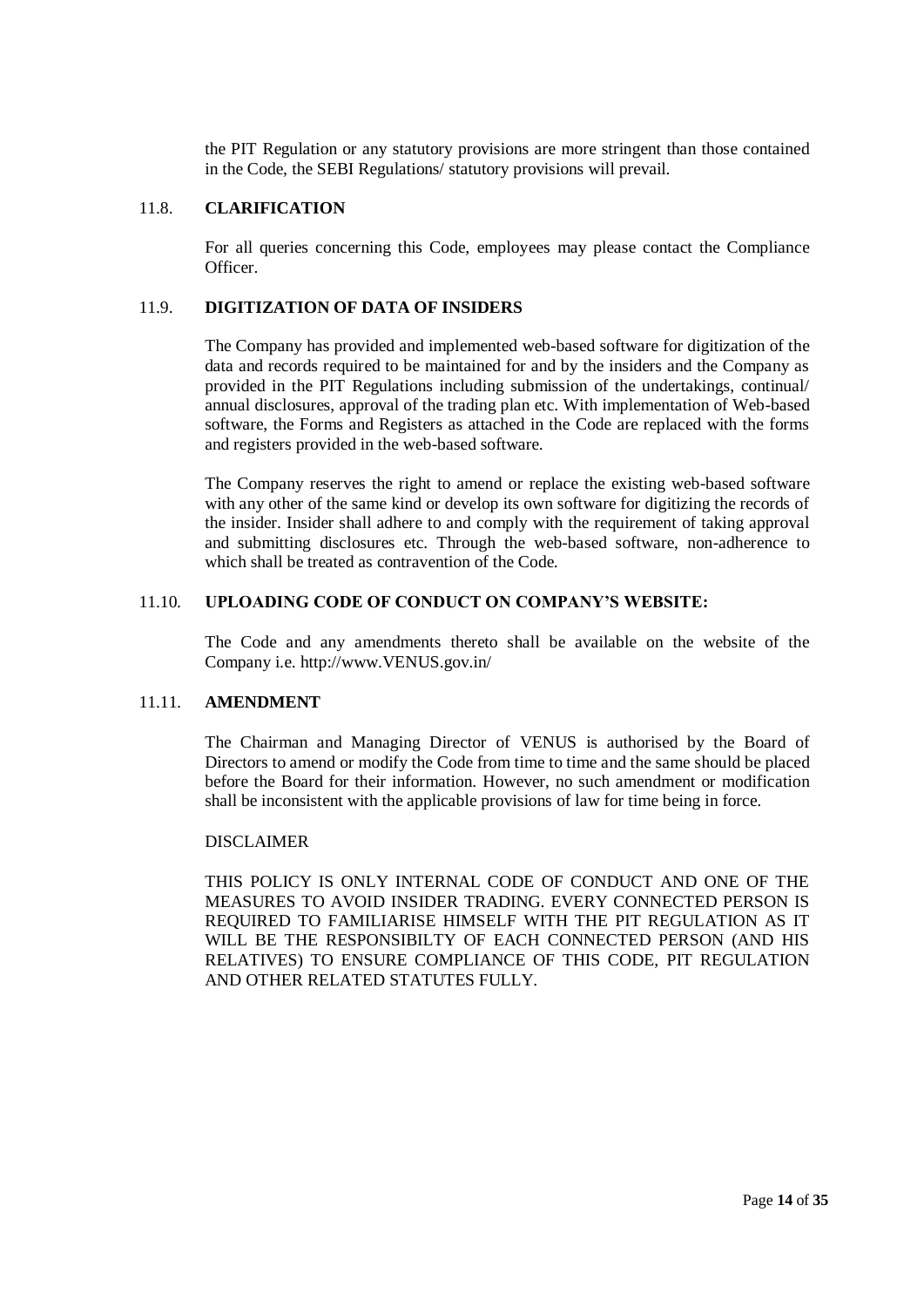## **VENUS PIPES & TUBES LIMITED FORM-I APPLICATION FOR TRADING PLAN TO TRADE IN SECURITIES OF VENUS PIPES & TUBES LIMITED**

To The Compliance Officer  **Venus Pipes & Tubes Limited** Survey No. 233/2, and 234/1, Dhaneti, Bhuj, Kachchh, Gujarat-370020, India

Dear Sir,

.

Pursuant to the SEBI (Prohibition of Insider Trading) Regulations, 2015, as amended, and the Company's Code of Internal Procedures and Conduct for Prohibition of Insider Trading in Dealing in Securities, I seek approval for trading plan in Securities of VENUS Pipes & Tubes Limited (give description) as per the details given below:

Name and Designation of Designated Persons: Department of Designated Persons: Date of Joining / becoming Designated Person: PAN No. Email ID: KMP: Y/N

| S.  | No.<br>of          | Folio     | of<br>Nature | Estimated     | Estimated    | Whether        |
|-----|--------------------|-----------|--------------|---------------|--------------|----------------|
| No. | Securities         | No. / DP  | new          | of<br>number  | consideratio | proposed       |
|     | held               | ID<br>&   | transaction  | securities to | n value      | transaction is |
|     | <i>(including)</i> | Client ID | for          | be dealt      |              | in the name of |
|     | that of the        |           | which        |               |              | self or in the |
|     | immediate          |           | approval is  |               |              | of<br>name     |
|     | relative as on     |           | sought       |               |              | immediate      |
|     | the date of        |           |              |               |              | relative       |
|     | application)       |           |              |               |              |                |
|     |                    |           |              |               |              |                |
| (1) | (2)                | (3)       | (4)          | (5)           | (6)          |                |

| Name<br><sub>of</sub><br>the | Proposed Date of  | Previous approval no. |
|------------------------------|-------------------|-----------------------|
| Immediate Relative/          | of<br>Trades/Date | and date of purchase/ |
| relationship, if the         | allotment         | allotment             |
| transaction is in            |                   |                       |
| the name(s) of the           |                   |                       |
| <b>Immediate Relatives</b>   |                   |                       |
| (8)                          |                   | 10                    |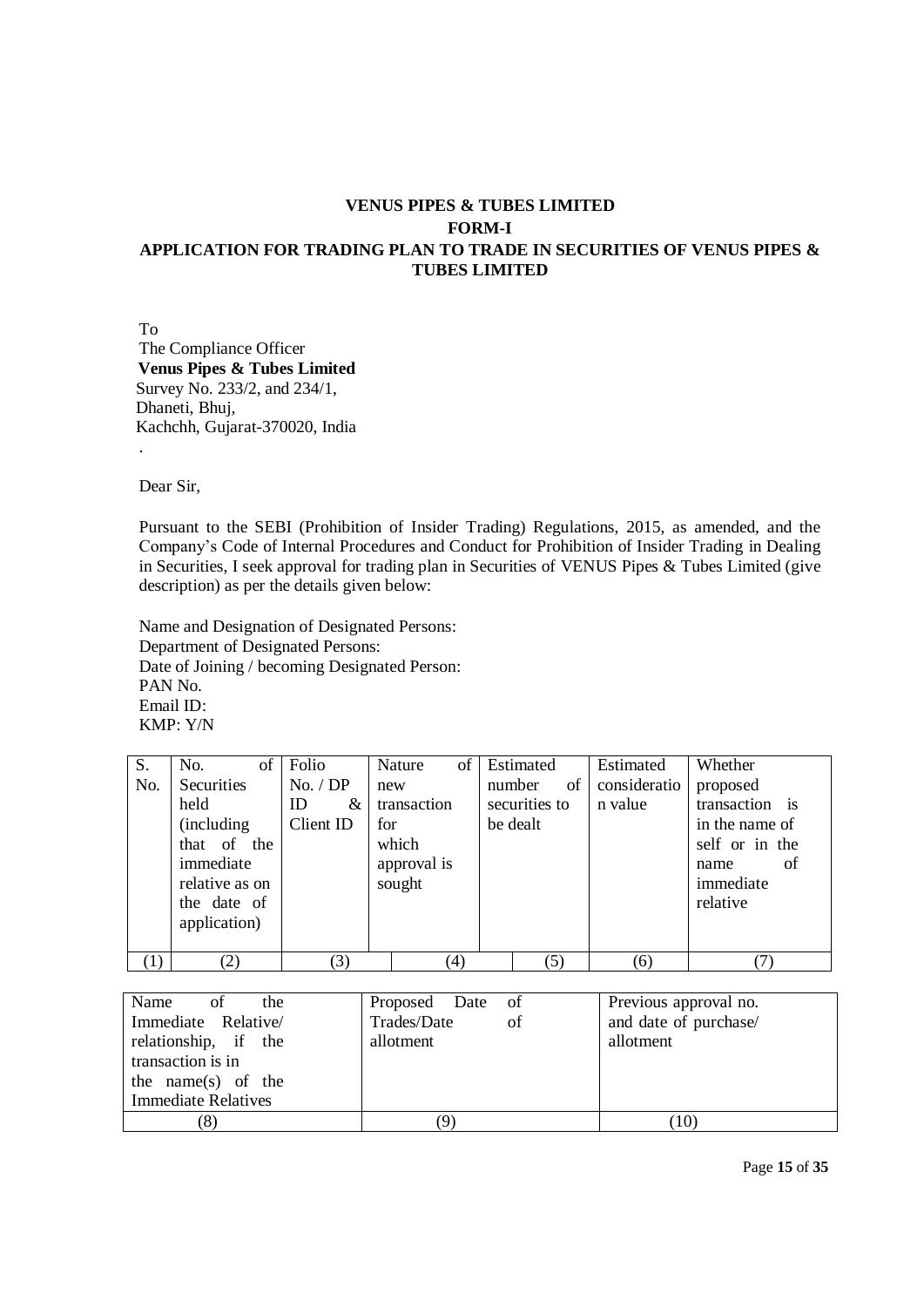#### **UNDERTAKING**

In this connection I solemnly confirm and declare:

- a) THAT I do not have access and/or have not received any Unpublished Price Sensitive Information up to the time of signing the undertaking;
- b) THAT the trading plan once approved shall be irrevocable and I shall mandatorily implement the plan, without being entitled to either deviate from it or to execute any trade in the securities outside the scope of the trading plan.
- c) THAT the implementation of the trading plan shall not be commenced if any Unpublished Price Sensitive information in my possession at the time of the formulation of the plan has not become generally available at the time of the commencement of implementation.
- d) THAT I have not contravened the Code of Conduct for Prohibition of Insider Trading as notified by the VENUS from time to time.
- e) THAT I shall adhere to Clause 9.5 of the Code.
- f) THAT I am aware that, I shall be liable to face penal consequences as set forth in the Code including disciplinary action under the Code of the Company, in case the above declarations are found to be misleading or incorrect at any time.
- g) THAT I hereby made a full and true disclosure in the matter.

Pre-clearance may kindly be accorded in terms of provisions of the Code of Conduct for Prohibition of Insider Trading in dealing with the securities of Venus Pipes & Tubes Limited.

Signature:

Date:

Name:

Designation:

Place:

#### **OFFICE USE**

Serial number of the application received:

Date  $&$  time of receipt of the Application:

Date & time of communication of the pre-clearance or otherwise:

Reasons for not giving pre-clearance: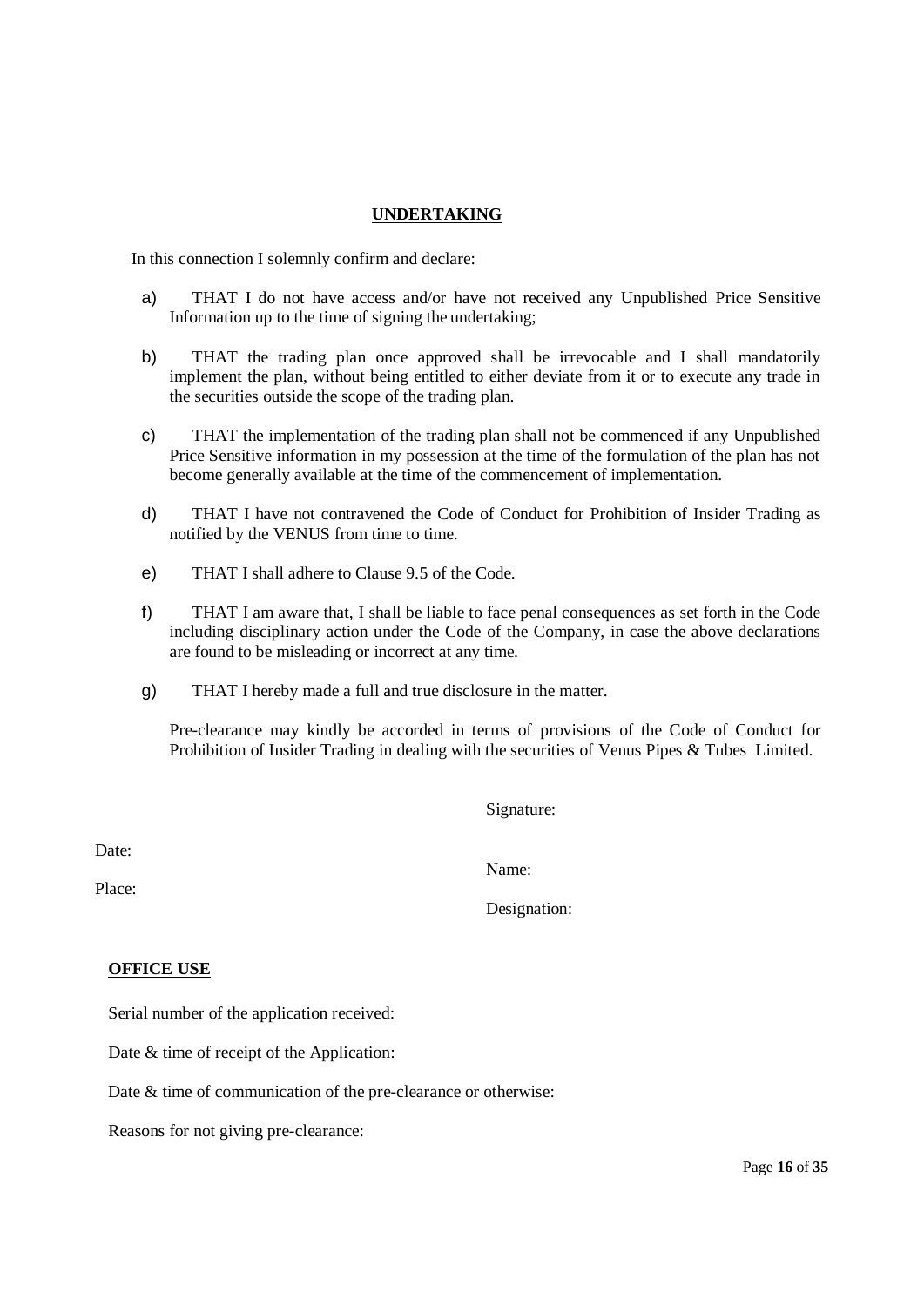Signature of the Compliance Officer/Authorised Officer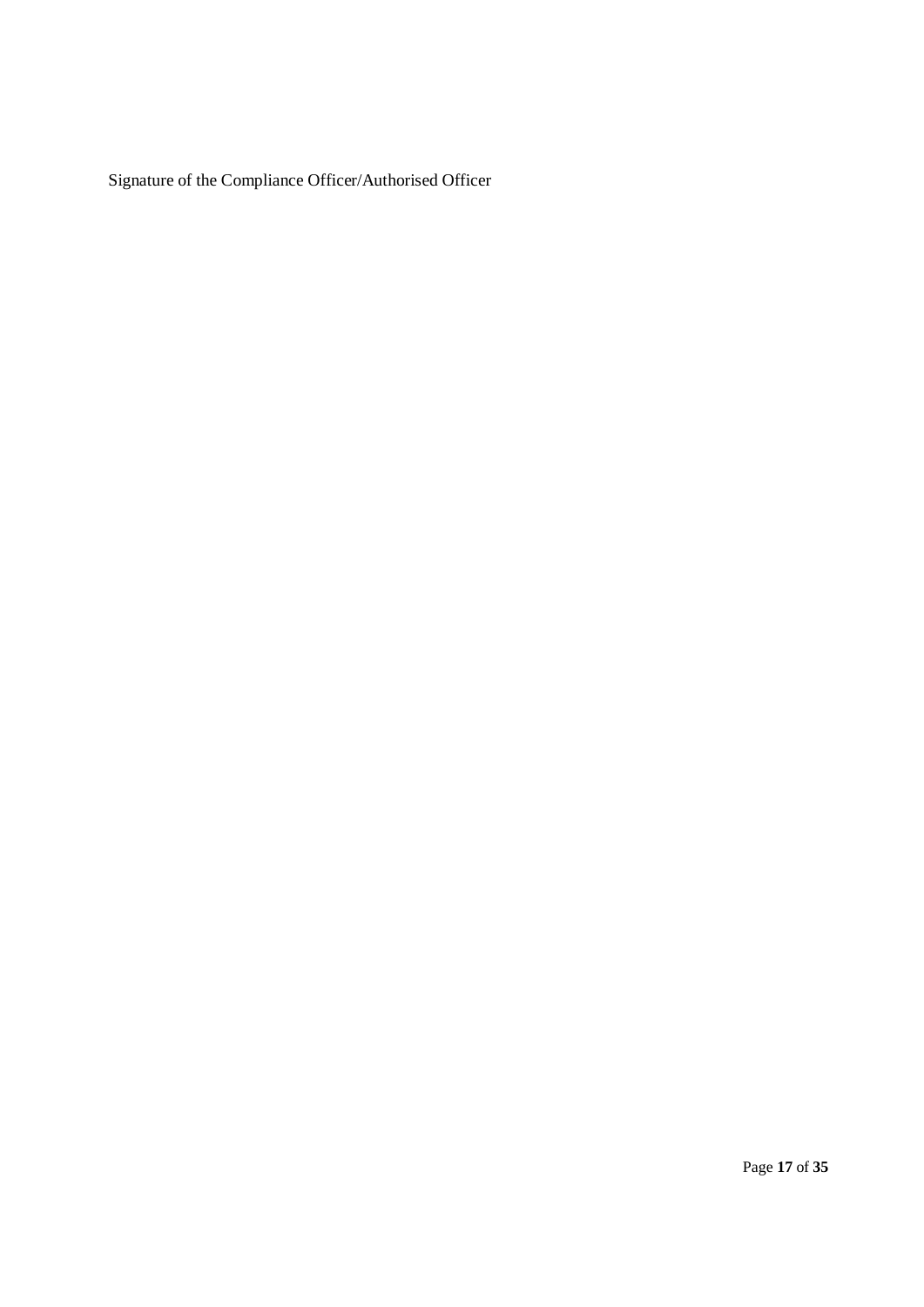#### **FORM-II**

#### **Letter of Intimation of pre-clearance/Trading Plan**

Name………… Employee No ………. Designation ………… Ref.: Application No.

Dear Sir,

With reference to your above application seeking approval for undertaking transactions in Securities detailed therein, please be informed that you are hereby authorized/ not authorised to undertake the transaction(s) as detailed in your said application for approval Trading Plan/ Pre-clearance.

This Approval is being issued to you based on the various declarations, representations and warranties made by you in your said application.

Kindly note that in terms of the Code of Conduct for Prohibition of Insider Trading in Dealing with Securities of Venus Pipes & Tubes Limited, the above-mentioned transaction is to be completed within i.e. within seven trading days of the pre-clearance, in case of pre-clearance. In case of approval of Trading Plan, such plan shall be irrevocable and you have to mandatorily implement the plan, without being entitled to either deviate from it or to execute any trade in the securities outside the scope of the trading plan.

Further, you are required to file the details of the executed transactions in the attached format within two (2) trading days from the date of transaction/deal.

Kindly also note that in terms of the Code of Conduct for Prohibition of Insider Trading in Dealing with Securities of Venus Pipes & Tubes Limited, the Securities shall be held for a minimum holding period as specified under Clause 9.5 of the Code.

In case of pre-clearance, the above sanction automatically stands withdrawn if subsequently the trading window is declared closed involving the period of sanction therein.

> For and on behalf of Venus Pipes & Tubes Limited Compliance Officer/Authorized Officer

> > Page **18** of **35**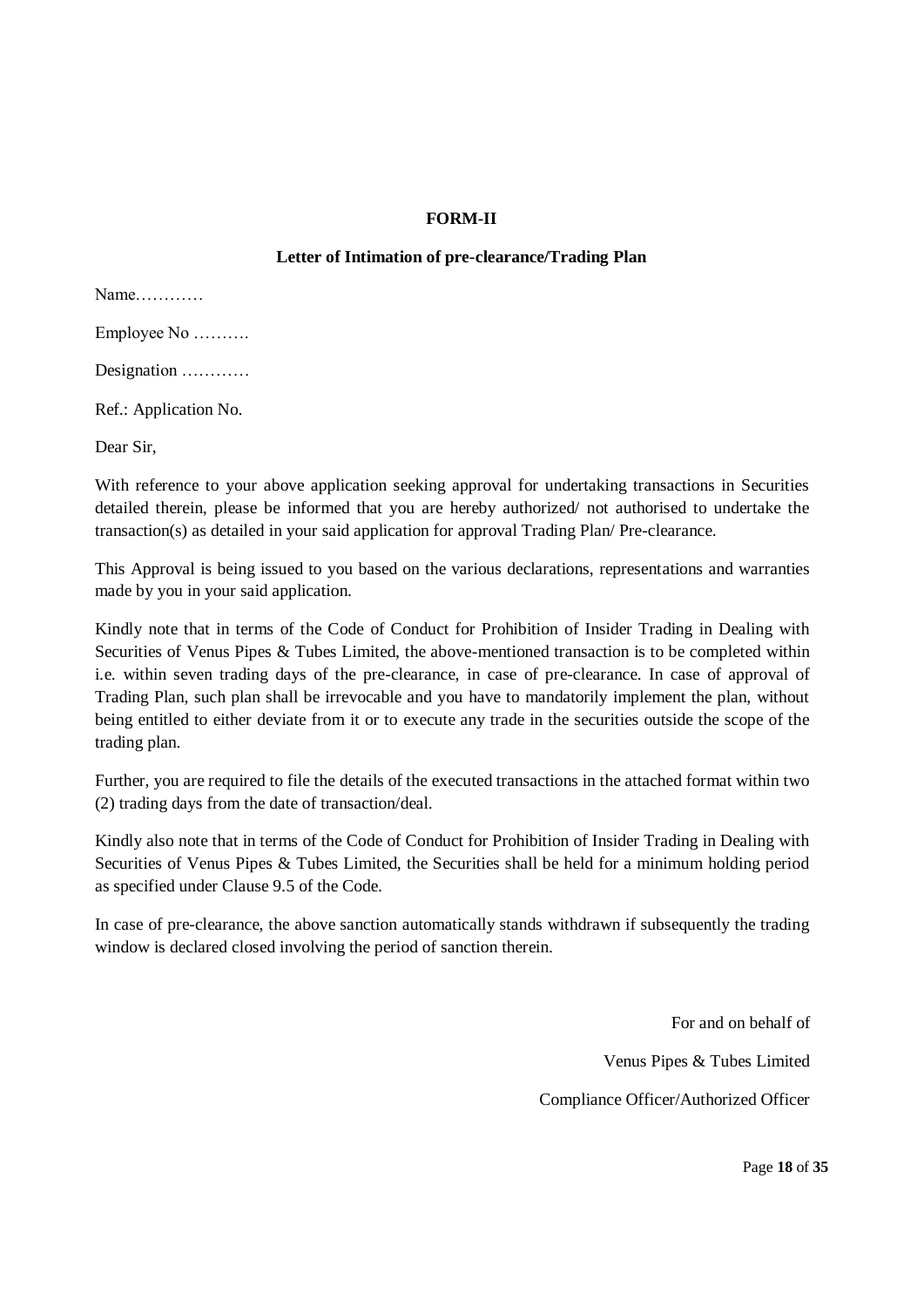#### **FORM-III**

#### **FORMAT FOR DISCLOSURE OF PRE-APPROVED/ TRADING PLAN TRANSACTIONS**

(To be submitted within two trading days of transaction/Dealing in Securities of the Company)

Date: \_\_\_\_\_\_\_\_\_\_\_\_\_

To The Compliance Officer Venus Pipes & Tubes Limited Survey No. 233/2, and 234/1, Dhaneti, Bhuj, Kachchh, Gujarat-370020, India

Dear Sir,

#### **DETAILS OF PRE-APPROVED/TRADING PLAN TRANSACTION**

**Ref: Your Approval letter no. \_\_\_\_\_\_\_\_\_\_\_\_\_\_\_\_\_\_ dated \_\_\_\_\_\_\_\_\_\_**

I hereby inform you that I

\_\_\_ **Have not traded any Securities, (in case of pre-clearance only)**

**\_\_\_ Have traded to the \_\_\_\_\_\_\_\_\_\_\_\_ Securities (give description) as mentioned below on \_\_\_\_\_\_\_\_\_\_\_ (insert date)**

| Name of holder | First<br><sub>or</sub><br>joint | of<br>No.<br>Securities | Bought<br>Sold/ | DP ID/CLIENT<br>(electronic<br>ID                    | Price $(Rs)$ |
|----------------|---------------------------------|-------------------------|-----------------|------------------------------------------------------|--------------|
|                | holder                          | dealt with              | Subscribed      | form) or Folio<br>no. for physical<br>where the Sec. |              |
|                |                                 |                         |                 | will be debited<br>or credit                         |              |
|                |                                 |                         |                 |                                                      |              |
|                |                                 |                         |                 |                                                      |              |
|                |                                 |                         |                 |                                                      |              |

\*\* "F" First holder "J" Joint holder

In connection with the aforesaid transaction (s), I hereby undertake to preserve, for a period of 3 (Three) years and produce to the Compliance Officer/SEBI any of the following documents:

- 1. Broker's contract note;
- 2. Proof of payment to/from brokers;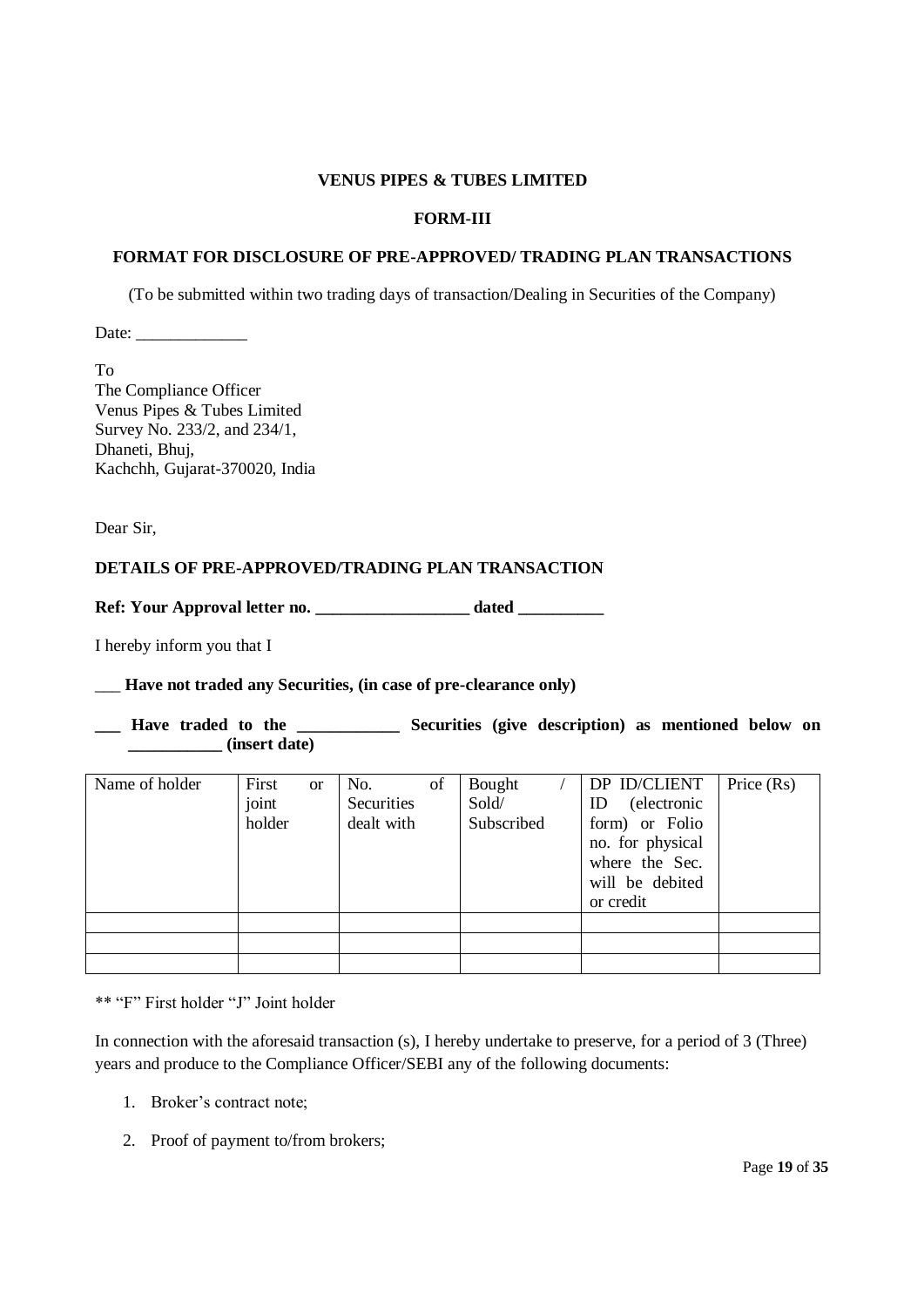- 3. Extract of bank passbook/statement (to be submitted in case of Demat transactions);
- 4. Copy of Delivery instruction slip (applicable in case of sale transaction).

I declare that the above information is correct and that no provisions of the Company's Internal Code of Conduct for prevention of Insider Trading in dealing with Securities and /or applicable laws/regulations have been contravened for effecting the above said transaction(s).

I agree to hold the above Securities for minimum holding period as specified under Clause 9.5 of the Code.

Yours truly,

Signature: \_\_\_\_\_\_\_\_\_\_\_\_\_\_\_\_\_\_\_\_\_\_

Name: \_\_\_\_\_\_\_\_\_\_\_\_\_\_\_\_\_\_\_\_\_\_\_\_\_

Employee No: \_\_\_\_\_\_\_\_\_\_\_\_\_\_\_\_\_\_\_\_\_\_

Department/Division

\_\_\_\_ Strike out whichever is not applicable.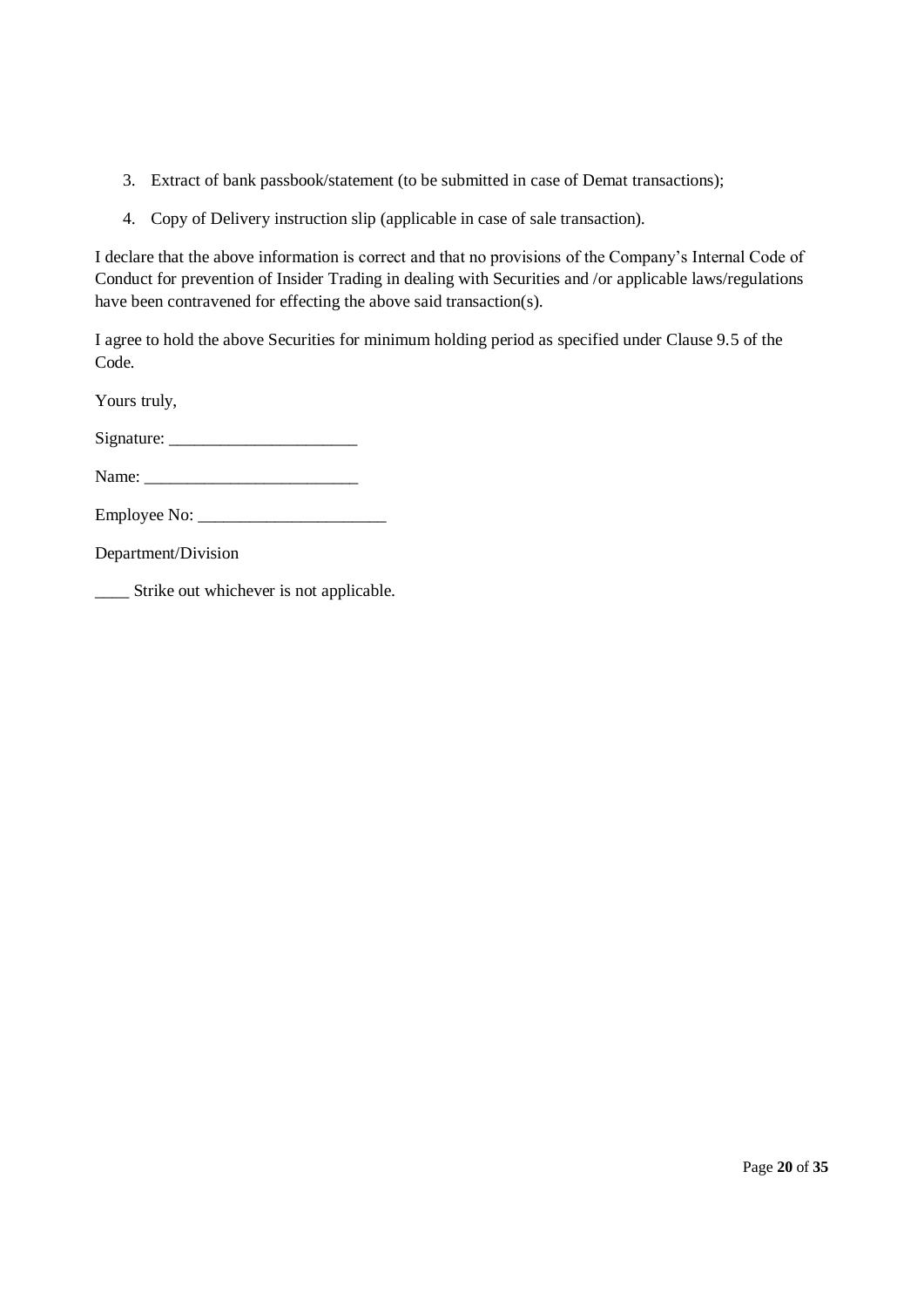### **VENUS PIPES & TUBES LIMITED FORM-IV APPLICATION FOR PRE-CLEARANCE TO TRADE IN SECURITIES OF VENUS PIPES & TUBES LIMITED**

To The Compliance Officer **Venus Pipes & Tubes Limited** Survey No. 233/2, and 234/1, Dhaneti, Bhuj, Kachchh, Gujarat-370020, India

Dear Sir,

Pursuant to the SEBI (Prohibition of Insider Trading) Regulations, 2015, as amended, and the Company's Code of Internal Procedures and Conduct for Prohibition of Insider Trading in Dealing in Securities, I seek approval for trading in Securities of Venus Pipes & Tubes Limited (give description) as per the details given below:

Name and Designation of Designated Persons: Department of Designated Persons: Date of Joining / becoming Designated Person: PAN No. Email ID: KMP: Y/N

| S.  | of<br>No.          | Folio     | $\sigma$<br>Nature | Estimated     | Estimated    | Whether        |
|-----|--------------------|-----------|--------------------|---------------|--------------|----------------|
| No. | <b>Securities</b>  | No. / DP  | new                | of<br>number  | consideratio | proposed       |
|     | held               | ID<br>&   | transaction        | securities to | n value      | transaction is |
|     | <i>(including)</i> | Client ID | for                | be dealt      |              | in the name of |
|     | that of the        |           | which              |               |              | self or in the |
|     | immediate          |           | approval is        |               |              | of<br>name     |
|     | relative as on     |           | sought             |               |              | immediate      |
|     | the date of        |           |                    |               |              | relative       |
|     | application)       |           |                    |               |              |                |
|     |                    |           |                    |               |              |                |
| (1) | (2)                | (3)       | (4)                | (5)           | (6)          |                |

| Name<br>of<br>the          | Proposed Date of  | Previous approval no. |
|----------------------------|-------------------|-----------------------|
| Immediate Relative/        | Trades/Date<br>of | and date of purchase/ |
| relationship, if the       | allotment         | allotment             |
| transaction is in          |                   |                       |
| the name(s) of the         |                   |                       |
| <b>Immediate Relatives</b> |                   |                       |
| (8)                        |                   | $10^{\circ}$          |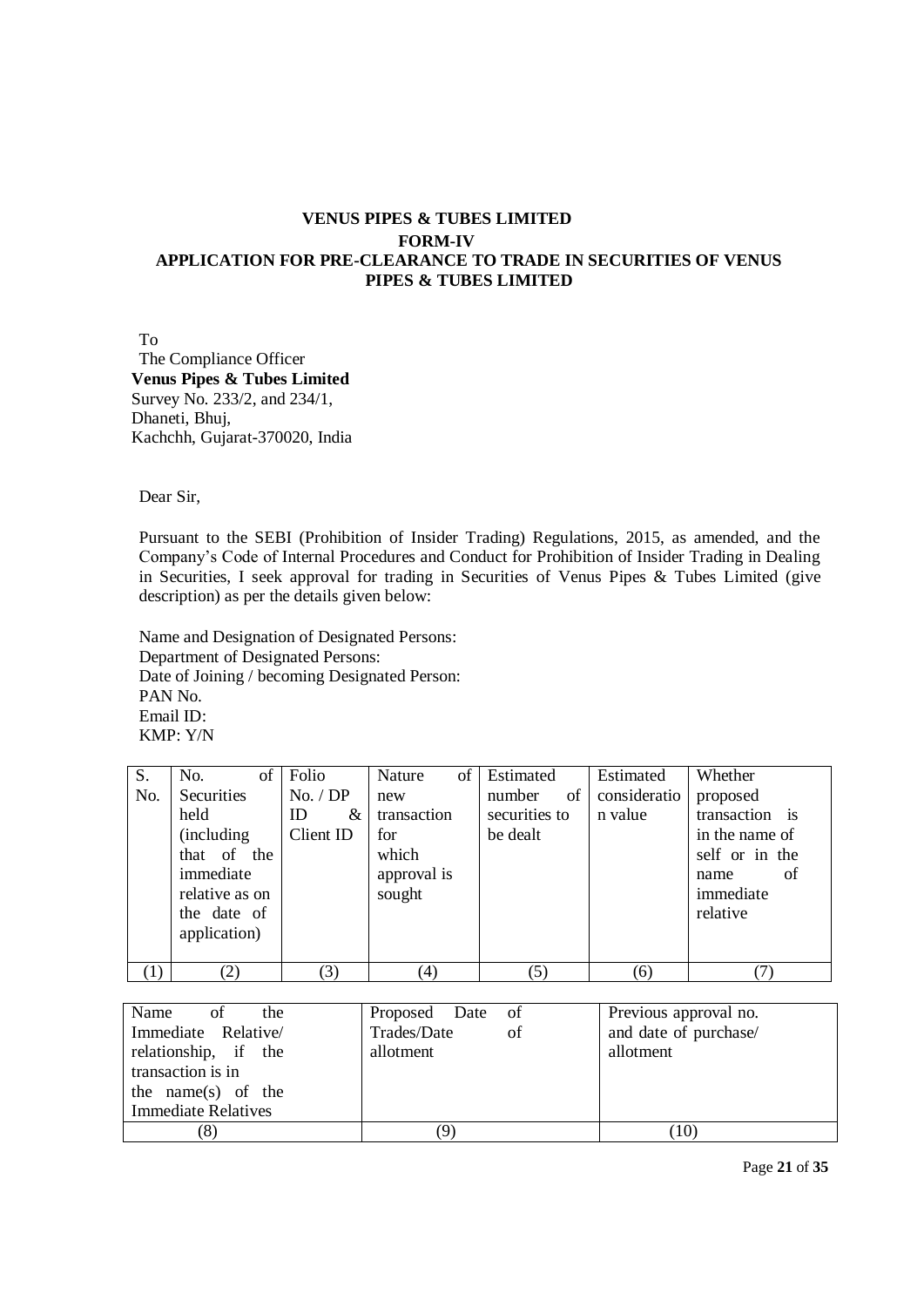#### **UNDERTAKING**

In this connection I solemnly confirm and declare:

- a) THAT I do not have access and/or have not received any Unpublished Price Sensitive Information up to the time of signing the undertaking;
- b) That in case I have access to or receive "Unpublished Price Sensitive Information" after the signing of the undertaking but before the execution of the transaction, I shall inform the Compliance Officer of any change in my position and that I shall refrain from Dealing in Securities till the time such information becomes public;
- c) THAT I have not contravened the Code of Conduct for Prohibition of Insider Trading as notified by the VENUS from time to time.
- d) THAT I shall adhere to Clause 9.5 of the Code.
- e) THAT I undertake to submit the necessary report within two days of execution of the transaction/ 'Nil' report if the transaction is not undertaken.
- f) THAT I am aware that, I shall be liable to face penal consequences as set forth in the Code including disciplinary action under the Code of the Company, in case the above declarations are found to be misleading or incorrect at any time.
- g) THAT I hereby undertake not to transact in Securities in the sanctioned period in case trading window is declared closed subsequently.
- h) THAT I hereby made a full and true disclosure in the matter.

Pre-clearance may kindly be accorded in terms of provisions of the Code of Conduct for Prohibition of Insider Trading in dealing with the securities of Venus Pipes & Tubes Limited.

Signature:

Date: Name: Place: Designation:

#### **OFFICE USE**

Serial number of the application received: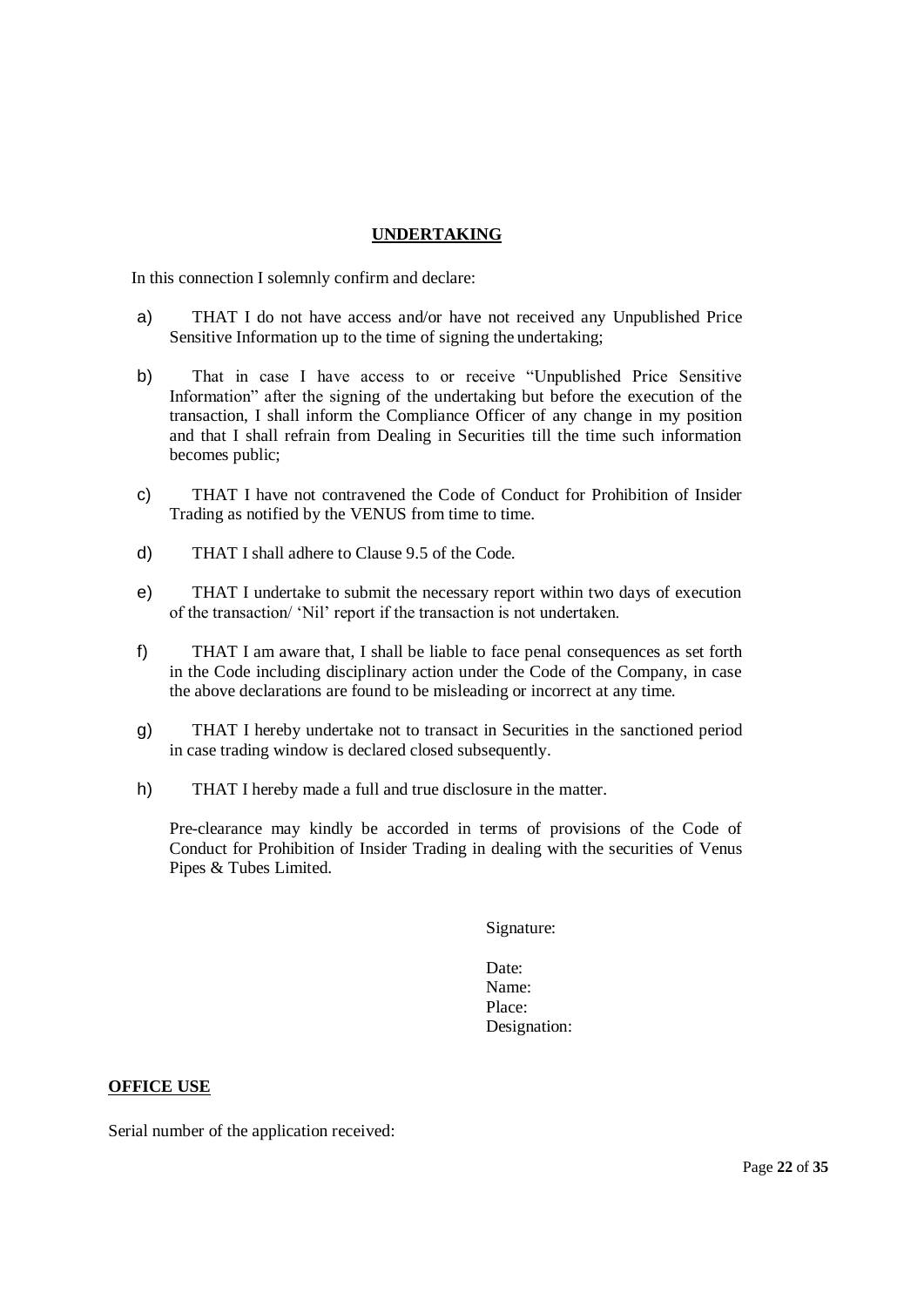Date & time of receipt of the Application:

# Date & time of communication of the pre-clearance or otherwise:

Reasons for not giving pre-clearance:

Signature of the Compliance Officer/Authorised Officer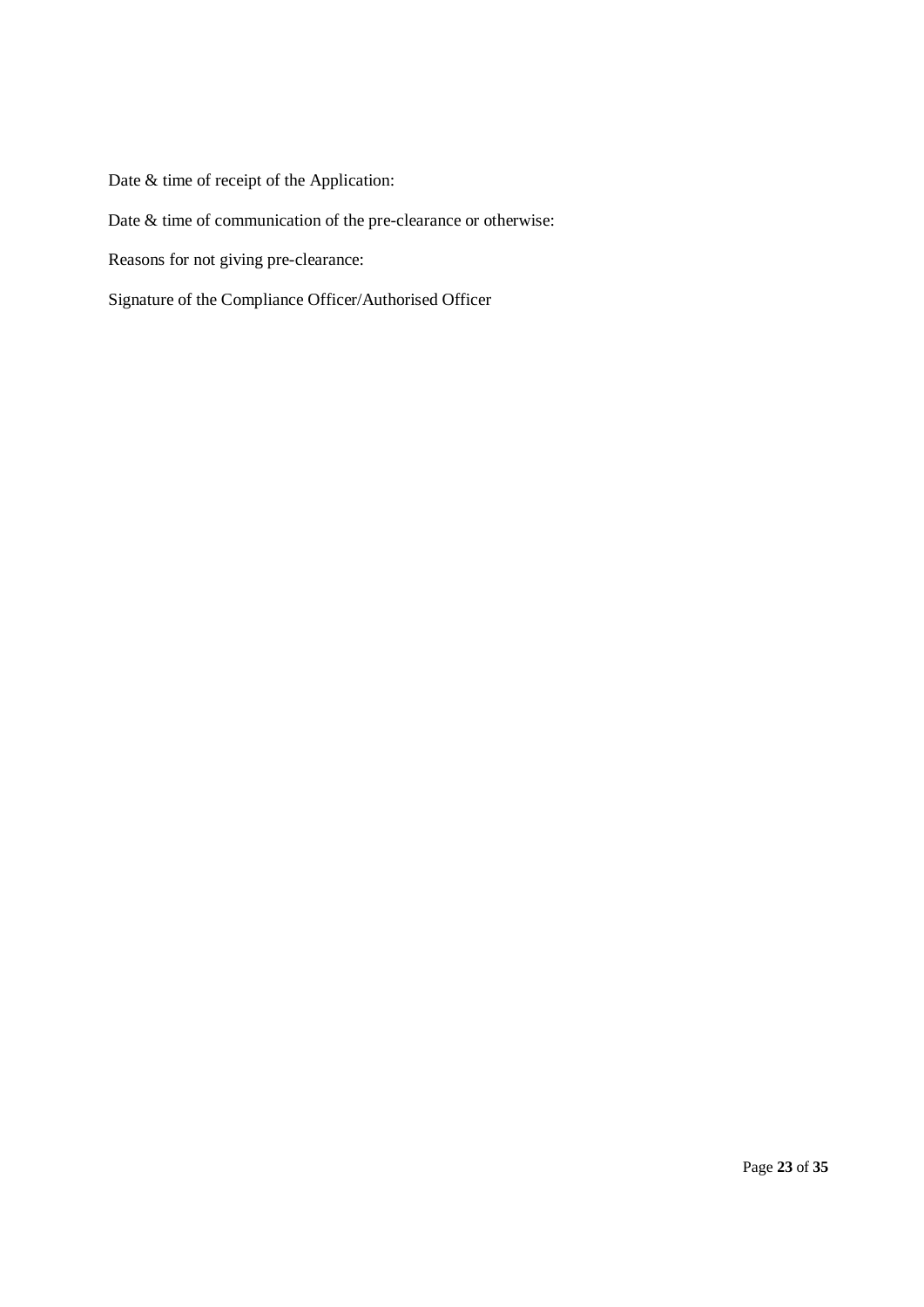### **FORM A**

#### **Securities and Exchange Board of India (Prohibition of Insider Trading Regulations, 2015 (Initial Disclosure)**

Name of the Company: \_\_\_\_\_\_\_\_\_\_\_\_\_\_\_\_\_\_\_\_\_\_\_\_\_\_\_\_\_ ISIN of the Company: \_\_\_\_\_\_\_\_\_\_\_\_\_\_\_\_\_\_\_\_\_\_\_\_\_\_\_\_\_\_\_

### **Details of Securities held by Promoter, Key Managerial Personnel (KMP), Director and other such persons**

| Name, PAN<br>No.,                                | Category of Person<br>(Promoters/KMP/                | Securities held as on the date of This<br>Code coming into force                       | $%$ of<br>Shareholding |     |
|--------------------------------------------------|------------------------------------------------------|----------------------------------------------------------------------------------------|------------------------|-----|
| <b>CIN/DIN</b><br>& address with<br>Contact nos. | Directors/immediate<br>relatives/ others<br>$etc.$ ) | Type of security (for<br>e.g. $-$ Shares,<br>Warrants, Convertible<br>Debentures etc.) | No.                    |     |
| w                                                | $\left( 2\right)$                                    | $\mathfrak{Z}$                                                                         | (4)                    | (5) |
|                                                  |                                                      |                                                                                        |                        |     |

| Open Interest of the Future contracts held as on |                   | Open Interest of the Option Contracts held as on |                   |  |  |  |
|--------------------------------------------------|-------------------|--------------------------------------------------|-------------------|--|--|--|
|                                                  |                   |                                                  |                   |  |  |  |
| the date of this Code coming into force          |                   | the date of this Code coming into force          |                   |  |  |  |
|                                                  |                   |                                                  |                   |  |  |  |
| Number of units                                  | Notional value in | Number of units                                  | Notional value in |  |  |  |
| (contracts * Lot size)                           | Rupee terms       | (contracts * Lot size)                           | Rupee terms       |  |  |  |
|                                                  |                   |                                                  |                   |  |  |  |
|                                                  | (6)               |                                                  |                   |  |  |  |
|                                                  |                   |                                                  |                   |  |  |  |
|                                                  |                   |                                                  |                   |  |  |  |
|                                                  |                   |                                                  |                   |  |  |  |
|                                                  |                   |                                                  |                   |  |  |  |
|                                                  |                   |                                                  |                   |  |  |  |
|                                                  |                   |                                                  |                   |  |  |  |
|                                                  |                   |                                                  |                   |  |  |  |

**Note:** *"Securities" shall have the meaning as defined under regulation 2(1)(i) of SEBI (Prohibition of Insider Trading) Regulations, 2015.*

Signature:

Designation:

Date:

Place: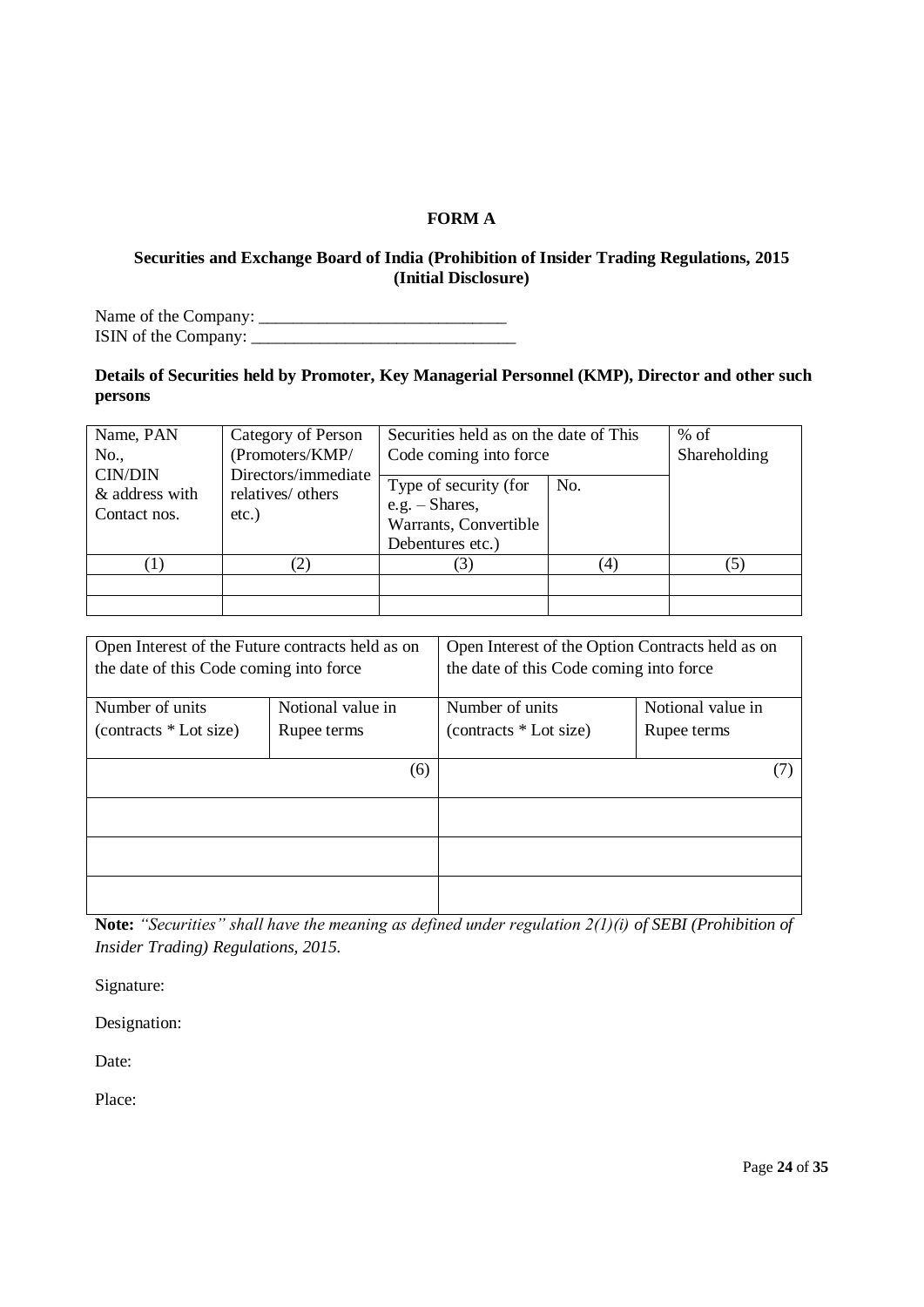### **FORM B**

### **Securities and Exchange Board of India (Prohibition of Insider Trading) Regulations, 2015 [Regulation 7(1) (b) read with Regulation 6(2)]**

Name of the Company: \_\_\_\_\_\_\_\_\_\_\_\_\_\_\_\_\_\_\_\_\_\_\_\_\_\_\_\_\_ ISIN of the Company: \_\_\_\_\_\_\_\_\_\_\_\_\_\_\_\_\_\_\_\_\_\_\_\_\_\_\_\_\_\_\_

**Details of Securities held on appointment of Key Managerial Personnel (KMP) or Director or upon becoming a Promoter of a listed company and other such persons as mentioned in Regulation 6(2).**

| Name, PAN<br>No.,<br><b>CIN/DIN</b><br>address<br>&<br>with Contact | Category of Person<br>(KMP / Director or)<br>Promoter<br><sub>or</sub><br>member of<br>the<br>promoter<br>group/ | of<br>Date<br>of  <br>appointment<br><b>KMP/Director</b><br>OR Date<br>of<br>becoming | Securities held at the time<br>of<br>appointment<br>of<br><b>KMP/Director</b><br><sub>or</sub><br>upon<br>becoming Promoter<br><sub>or</sub><br>member of the promoter | $\%$<br>of<br>Shareholding |
|---------------------------------------------------------------------|------------------------------------------------------------------------------------------------------------------|---------------------------------------------------------------------------------------|------------------------------------------------------------------------------------------------------------------------------------------------------------------------|----------------------------|
| nos.                                                                | Immediate relative<br>to/others, etc.)                                                                           | Promoter/<br>member of the<br>promoter group                                          | group<br>No.<br>Type of security<br>(for e.g. $-$<br>Shares,<br>Warrants,<br>Convertible<br>Debentures,<br>Rights<br>entitlements,<br>$etc.$ )                         |                            |
| (1)                                                                 | (2)                                                                                                              | (3)                                                                                   | (4)<br>(5)                                                                                                                                                             | (6)                        |
|                                                                     |                                                                                                                  |                                                                                       |                                                                                                                                                                        |                            |

*Note: "Securities" shall have the meaning as defined under regulation 2(1)(i) of SEBI (Prohibition of Insider Trading) Regulations, 2015*

|                            | Open Interest of the Future contracts held at the time<br>of appointment of Director/KMP or upon becoming<br>Promoter/member of the promoter group |                                        | Open Interest of the Option Contracts held at the<br>time of appointment of Director/KMP or upon<br>becoming Promoter/member of the promoter<br>group |                                                             |                                           |  |
|----------------------------|----------------------------------------------------------------------------------------------------------------------------------------------------|----------------------------------------|-------------------------------------------------------------------------------------------------------------------------------------------------------|-------------------------------------------------------------|-------------------------------------------|--|
| Contract<br>specifications | Number of units<br>$(contrast * Lot)$<br>size)                                                                                                     | Notional value<br>Rupee<br>in<br>terms | Contract<br>specifications                                                                                                                            | Number<br>of<br>units<br>$\ast$<br>(contracts)<br>Lot size) | Notional<br>value<br>1n<br>Rupee<br>terms |  |
|                            |                                                                                                                                                    | a                                      | 10                                                                                                                                                    |                                                             | 12                                        |  |
|                            |                                                                                                                                                    |                                        |                                                                                                                                                       |                                                             |                                           |  |

**Note:** *In case of Options, notional value shall be calculated based on premium plus strike price of options*

Name:

Signature: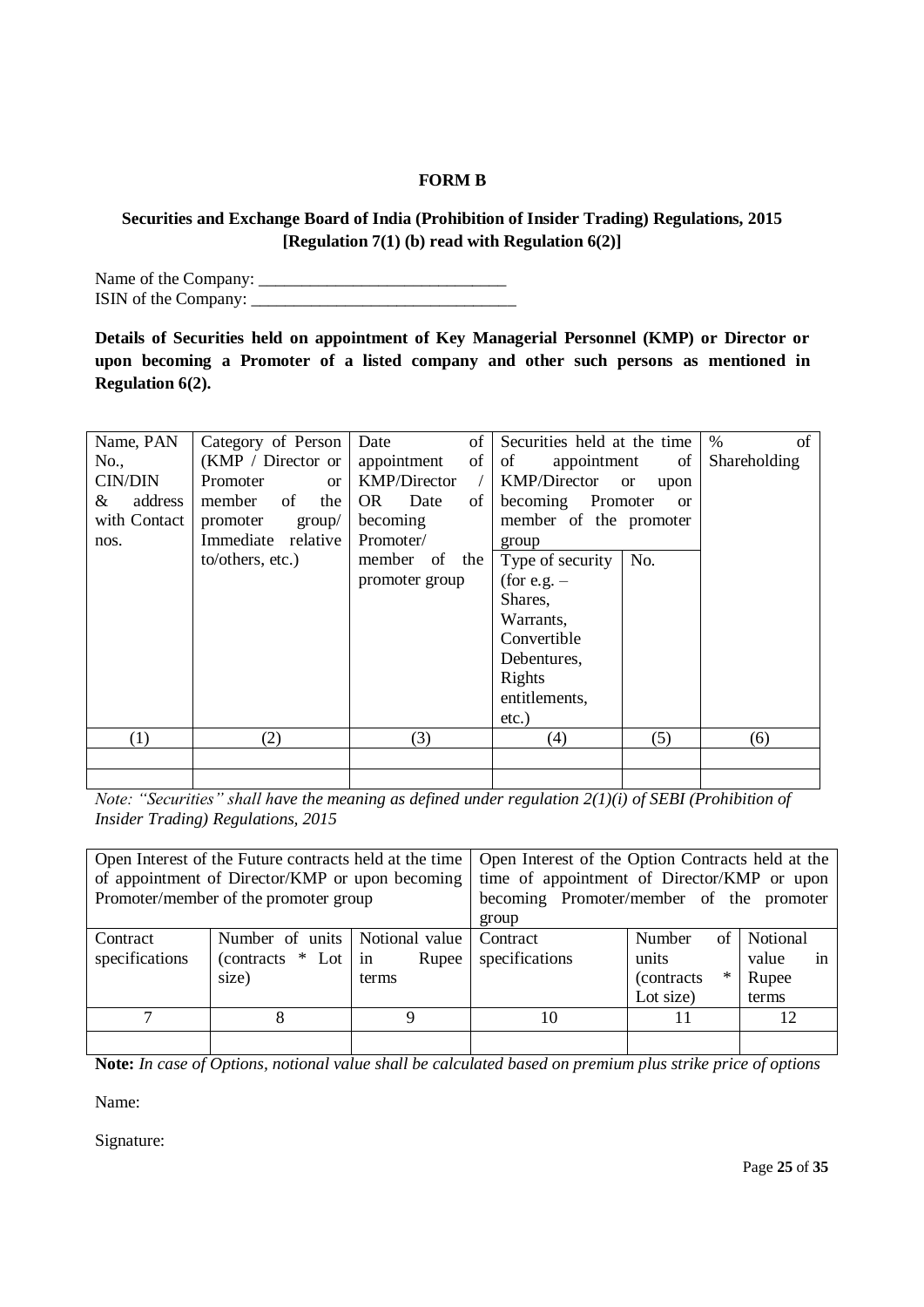Designation:

Date:

Place: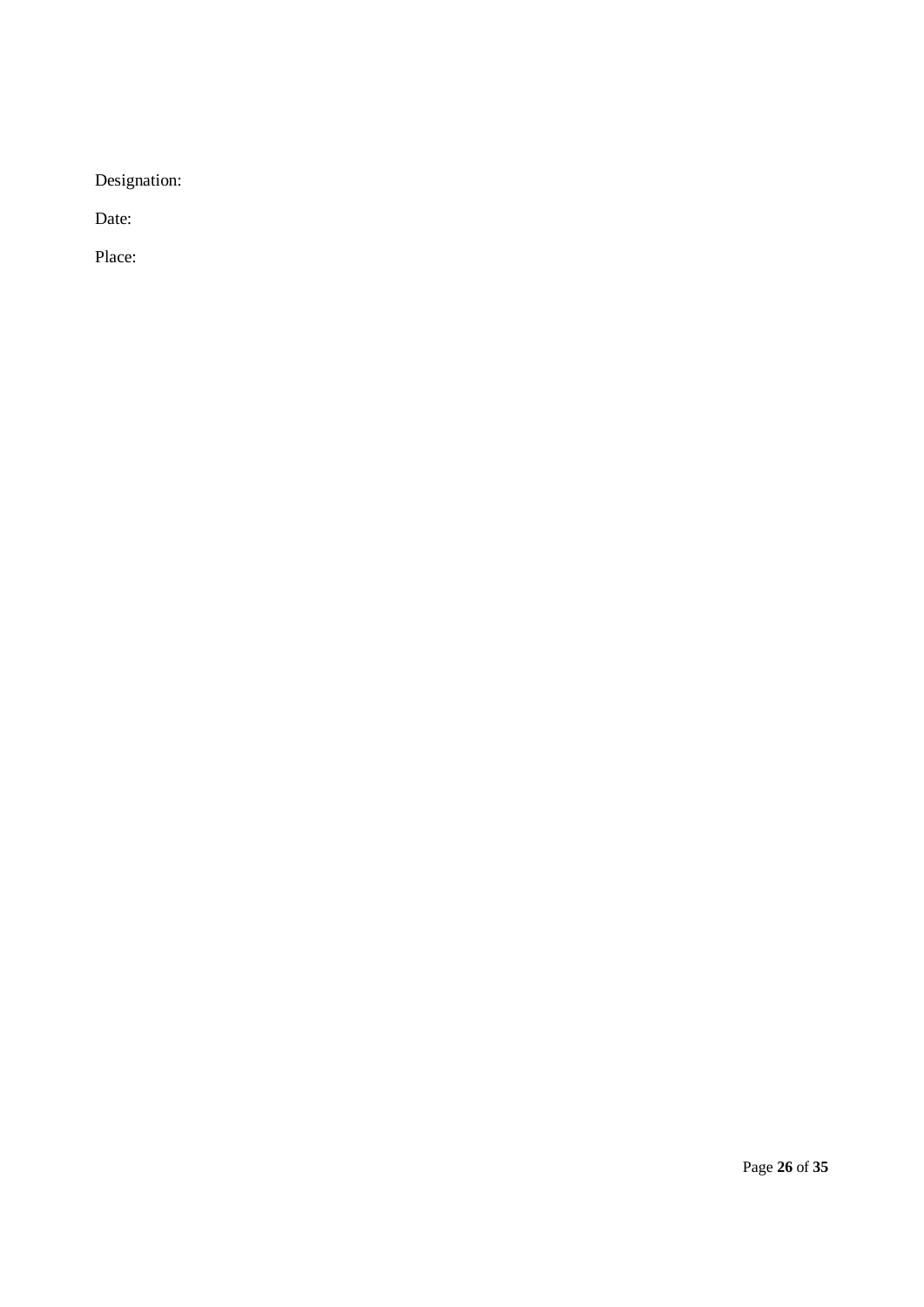### **FORM C**

#### **Securities and Exchange Board of India (Prohibition of Insider Trading) Regulations, 2015 [Regulation 7(2) read with Regulation 6(2)]**

Name of the Company: \_\_\_\_\_\_\_\_\_\_\_\_\_\_\_\_\_\_\_\_\_\_\_\_\_\_\_\_\_ ISIN of the Company:

#### **Details of change in holding of Securities of Promoter, Employee or Director of a listed company and other such persons as mentioned in Regulation 6(2).**

| Name,     | Category of Person   | Securities           | prior<br>held<br>to | Securities acquired/Disposed     |     |       |                 | Securities<br>held    | acquisition/<br>post | Date<br>-of            | allotment        | Date<br>of | Mode              | Exchange  |
|-----------|----------------------|----------------------|---------------------|----------------------------------|-----|-------|-----------------|-----------------------|----------------------|------------------------|------------------|------------|-------------------|-----------|
| PAN No.,  | (Promoter/member     | acquisition/disposal |                     |                                  |     |       |                 | disposal              |                      | advice/ acquisition of |                  | intimation | acquisition       | on which  |
| CIN/DIN   | of<br>the promoter   |                      |                     |                                  |     |       |                 |                       |                      | shares/                | of 1<br>disposal | to         | /disposal<br>(on  | the trade |
| & address | group/designated     |                      |                     |                                  |     |       |                 |                       |                      | shares, specify        |                  | company    | market/public/    | was       |
| with      | Director<br>person/  | Type<br>-of          | No. and % of        | Type<br>-of                      | No. | Value | Transaction     | Type of securities    | No. and % of         | From                   | To               |            | rights/           | executed  |
| contact   | s/immediate relative | security (for        | shareholding.       | security (for                    |     |       | Type            | $(For e.g. - Shares,$ | shareholding         |                        |                  |            | preferential      |           |
| nos.      | to/others etc.)      | e.g. $-$ Shares,     |                     | e.g.<br>$\overline{\phantom{a}}$ |     |       | (Purchase/sale) | Warrants,             |                      |                        |                  |            | off<br>offer/     |           |
|           |                      | Warrants.            |                     | Shares,                          |     |       | Pledge          | Convertible           |                      |                        |                  |            | market/<br>Inter- |           |
|           |                      | Convertible          |                     | Warrants,                        |     |       | Revocation      | Debentures,           |                      |                        |                  |            | transfer,<br>se   |           |
|           |                      | Debentures.          |                     | Convertible                      |     |       | Invocation/     | Rights                |                      |                        |                  |            | ESOPs, etc.)      |           |
|           |                      | Rights               |                     | Debentures                       |     |       | Others please   | entitlement, etc.     |                      |                        |                  |            |                   |           |
|           |                      | entitlements         |                     | etc.)                            |     |       | specify)        |                       |                      |                        |                  |            |                   |           |
|           |                      | etc.)                |                     |                                  |     |       |                 |                       |                      |                        |                  |            |                   |           |
| (1)       | (2)                  | (3)                  | (4)                 | (5)                              | (6) | (7)   | (8)             | (9)                   | (10)                 | (11)                   | (12)             | (13)       | (14)              | (15)      |
|           |                      |                      |                     |                                  |     |       |                 |                       |                      |                        |                  |            |                   |           |

*Note: (i) "Securities" shall have the meaning as defined under regulation 2(1)(i) of SEBI (Prohibition of Insider Trading) Regulations, 2015. (ii) Value of transaction excludes taxes/brokerage/any other charges.*

Details of trading in derivatives on the securities of the company by Promoter, member of the promoter group, designated person or Director of a listed company and immediate relatives of such persons and other such persons as mentioned in Regulation 6(2)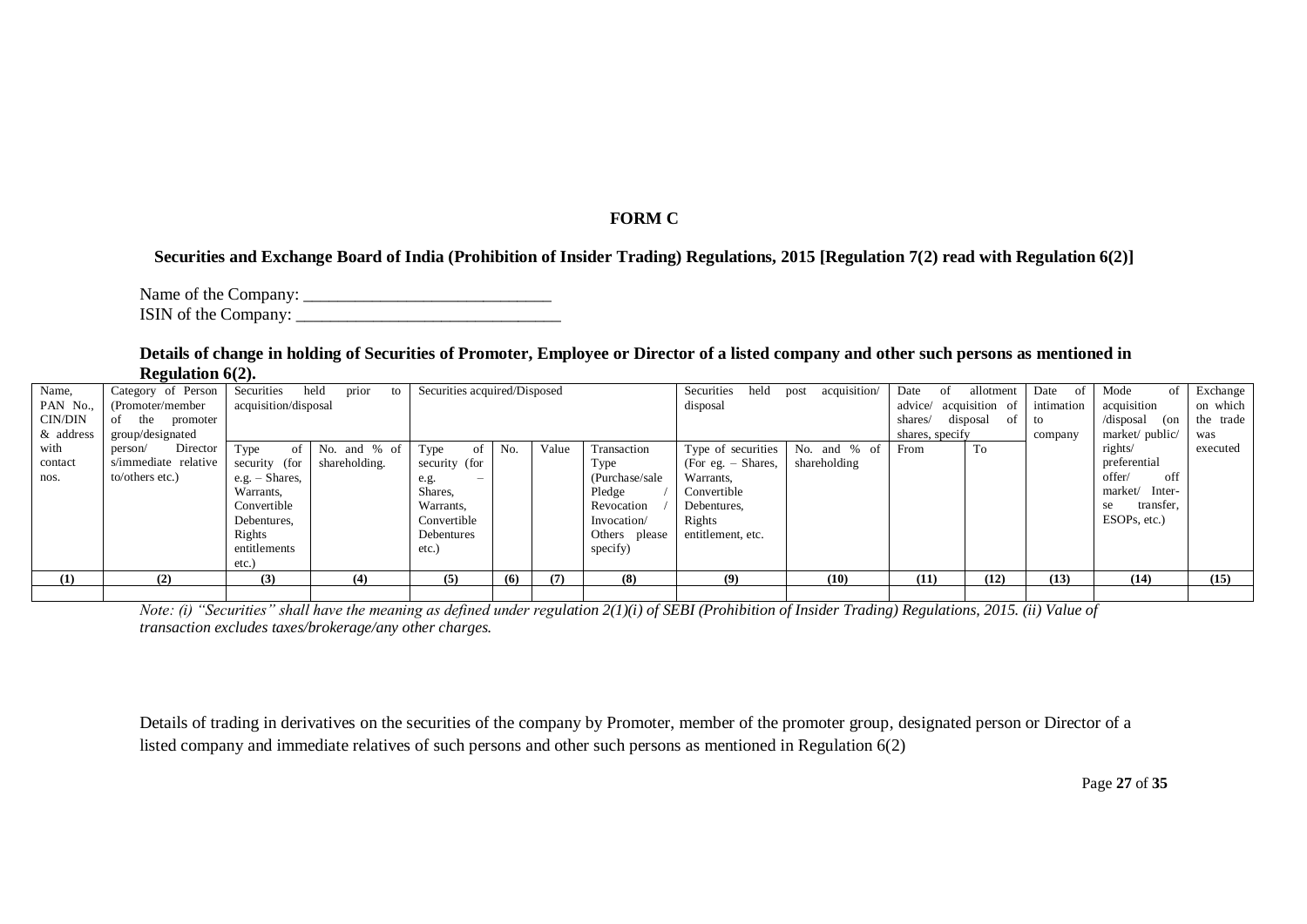|                  | Trading in derivatives (Specify type of contract, Futures or Options etc.)<br>Exchange on |                       |                                                |                       |                                                |              |  |  |  |  |  |
|------------------|-------------------------------------------------------------------------------------------|-----------------------|------------------------------------------------|-----------------------|------------------------------------------------|--------------|--|--|--|--|--|
| Type of contract | Contract                                                                                  | Buy                   |                                                | Sell                  | which the trade                                |              |  |  |  |  |  |
|                  | specifications                                                                            | <b>Notional Value</b> | Number of units<br>$(contrast * lot)$<br>size) | <b>Notional Value</b> | Number of units<br>$(contrast * lot)$<br>size) | was executed |  |  |  |  |  |
| (16)             | (17)                                                                                      | (18)                  | (19)                                           | (20)                  | (21)                                           | (22)         |  |  |  |  |  |
|                  |                                                                                           |                       |                                                |                       |                                                |              |  |  |  |  |  |

*Note: In case of Options, notional value shall be calculated based on Premium plus strike price of options.*

Name:

Signature:

Designation:

Date:

Place:

**FORM D**

**Securities and Exchange Board of India (Prohibition of Insider Trading) Regulations, 2015 [Regulation 7(3) –Transactions by Other connected persons as identified by the company]**

| Name,    | Connection | with | Securities           | held | prior | tΩ | urities acquired/Disposed<br>Secu | Securities | held | post | acquisition/<br>acuv | Date    | allotment   |      | Date       | of | Mode        |             | Exchange     |
|----------|------------|------|----------------------|------|-------|----|-----------------------------------|------------|------|------|----------------------|---------|-------------|------|------------|----|-------------|-------------|--------------|
| PAN No., | Company    |      | acquisition/disposal |      |       |    |                                   | disposal   |      |      |                      | advice/ | acquisition | ot ' | intimation |    | acquisition |             | on which     |
| CIN/DIN  |            |      |                      |      |       |    |                                   |            |      |      |                      | shares  | disposal    | ot.  |            |    | /disposa.   | $\sqrt{2n}$ | trade<br>the |

Page **28** of **35**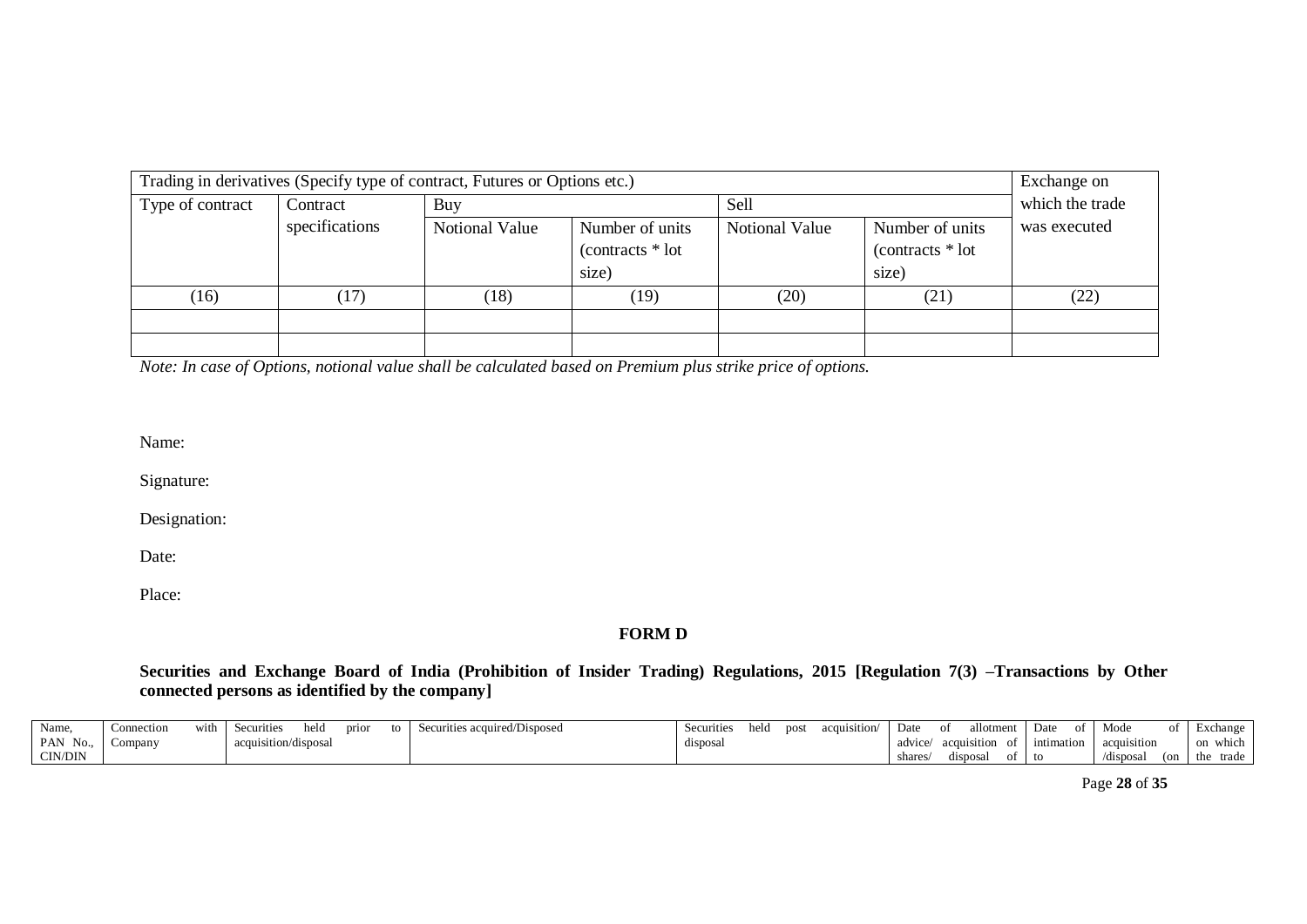| & address<br>with                                                                               |     |                                                                                                                                |                               |                                                                                                                                                           |     |       |                                                                                                            |                                                                                                                    |                              | shares, specify |      | company | market/public/<br>rights/                                                             | was<br>executed |
|-------------------------------------------------------------------------------------------------|-----|--------------------------------------------------------------------------------------------------------------------------------|-------------------------------|-----------------------------------------------------------------------------------------------------------------------------------------------------------|-----|-------|------------------------------------------------------------------------------------------------------------|--------------------------------------------------------------------------------------------------------------------|------------------------------|-----------------|------|---------|---------------------------------------------------------------------------------------|-----------------|
| contact<br>of<br>nos.<br>other<br>connected<br>persons as<br>identified<br>the<br>by<br>company |     | -ot<br>Type<br>security (for<br>$e.g. - Shares,$<br>Warrants,<br>Convertible<br>Debentures,<br>Rights<br>entitlements<br>etc.) | No. and % of<br>shareholding. | Type<br>- of<br>security (for<br>e.g.<br>$\overline{\phantom{m}}$<br>Shares,<br>Warrants,<br>Convertible<br>Debentures,<br>Rights<br>entitlement<br>etc.) | No. | Value | Transaction<br>Type<br>(Purchase/sale)<br>Pledge<br>Revocation<br>Invocation/<br>Others please<br>specify) | Type of securities<br>(For eg. – Shares,<br>Warrants,<br>Convertible<br>Debentures,<br>Rights<br>entitlement, etc. | No. and % of<br>shareholding | From            | To   |         | preferential<br>off<br>offer/<br>market/<br>Inter-<br>se<br>transfer,<br>ESOPs, etc.) |                 |
| (1)                                                                                             | (2) | (3)                                                                                                                            | (4)                           | (5)                                                                                                                                                       | (6) | (7)   | (8)                                                                                                        | (9)                                                                                                                | (10)                         | (11)            | (12) | (13)    | (14)                                                                                  | (15)            |
|                                                                                                 |     |                                                                                                                                |                               |                                                                                                                                                           |     |       |                                                                                                            |                                                                                                                    |                              |                 |      |         |                                                                                       |                 |

*Note: (i) "Securities" shall have the meaning as defined under regulation 2(1)(i) of SEBI (Prohibition of Insider Trading) Regulations, 2015. (ii) Value of transaction excludes taxes/brokerage/any other charges.*

Details of trading in derivatives on the securities of the company by other connected persons as identified by the company.

| Trading in derivatives (Specify type of contract, Futures or Options etc.) |                |                |                    |                       |                    |              |  |  |  |
|----------------------------------------------------------------------------|----------------|----------------|--------------------|-----------------------|--------------------|--------------|--|--|--|
| Type of contract                                                           | Contract       | Buy            | which the trade    |                       |                    |              |  |  |  |
|                                                                            | specifications | Notional Value | Number of units    | <b>Notional Value</b> | Number of units    | was executed |  |  |  |
|                                                                            |                |                | $(contrast * lot)$ |                       | $(contrast * lot)$ |              |  |  |  |
|                                                                            |                |                | size)              |                       | size)              |              |  |  |  |
| (16)                                                                       | (17)           | (18)           | (19)               | (20)                  | (21)               | (22)         |  |  |  |

Page **29** of **35**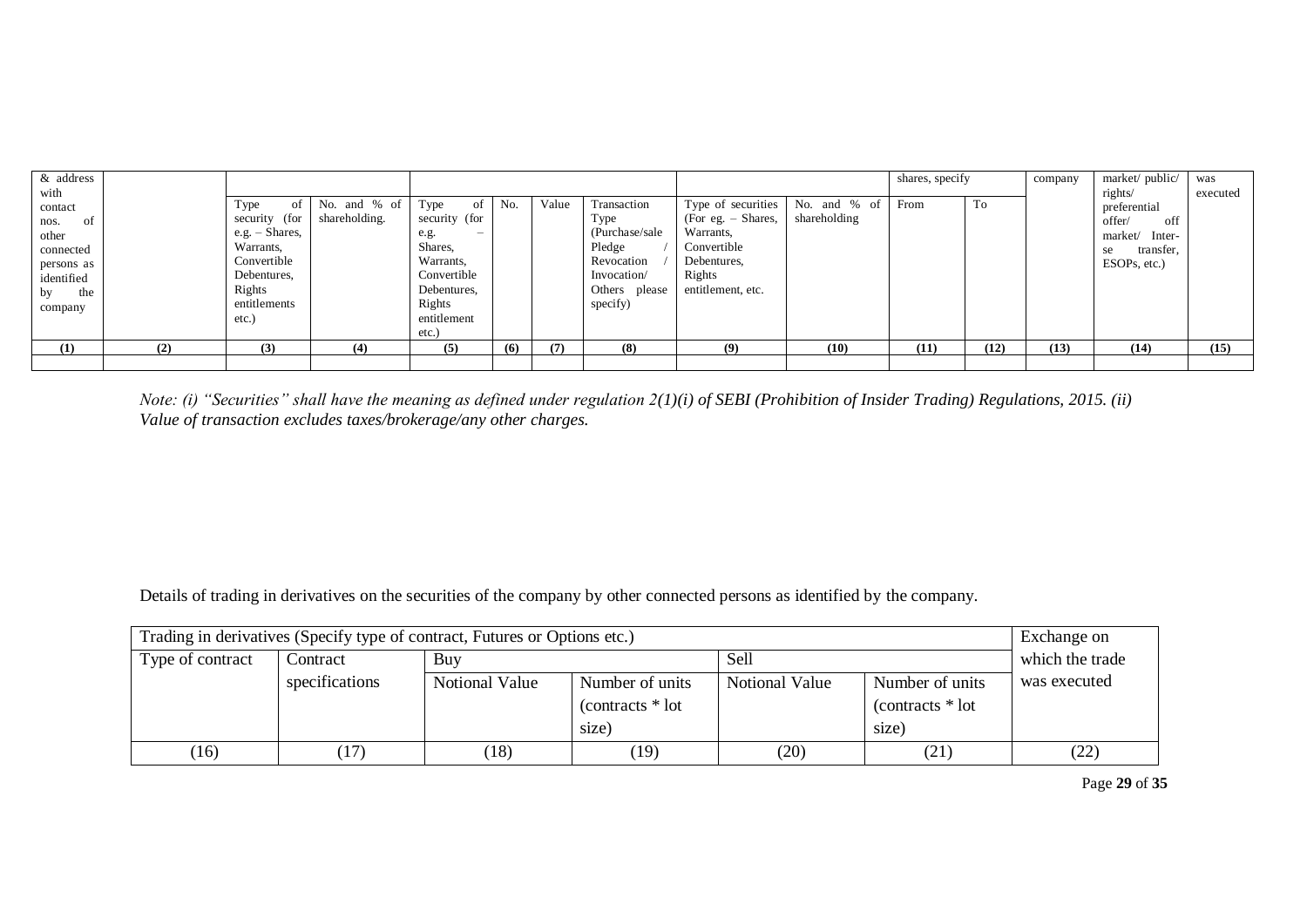Note: In case of Options, notional value shall be calculated based on premium plus strike price of options

Name:

Signature:

Place: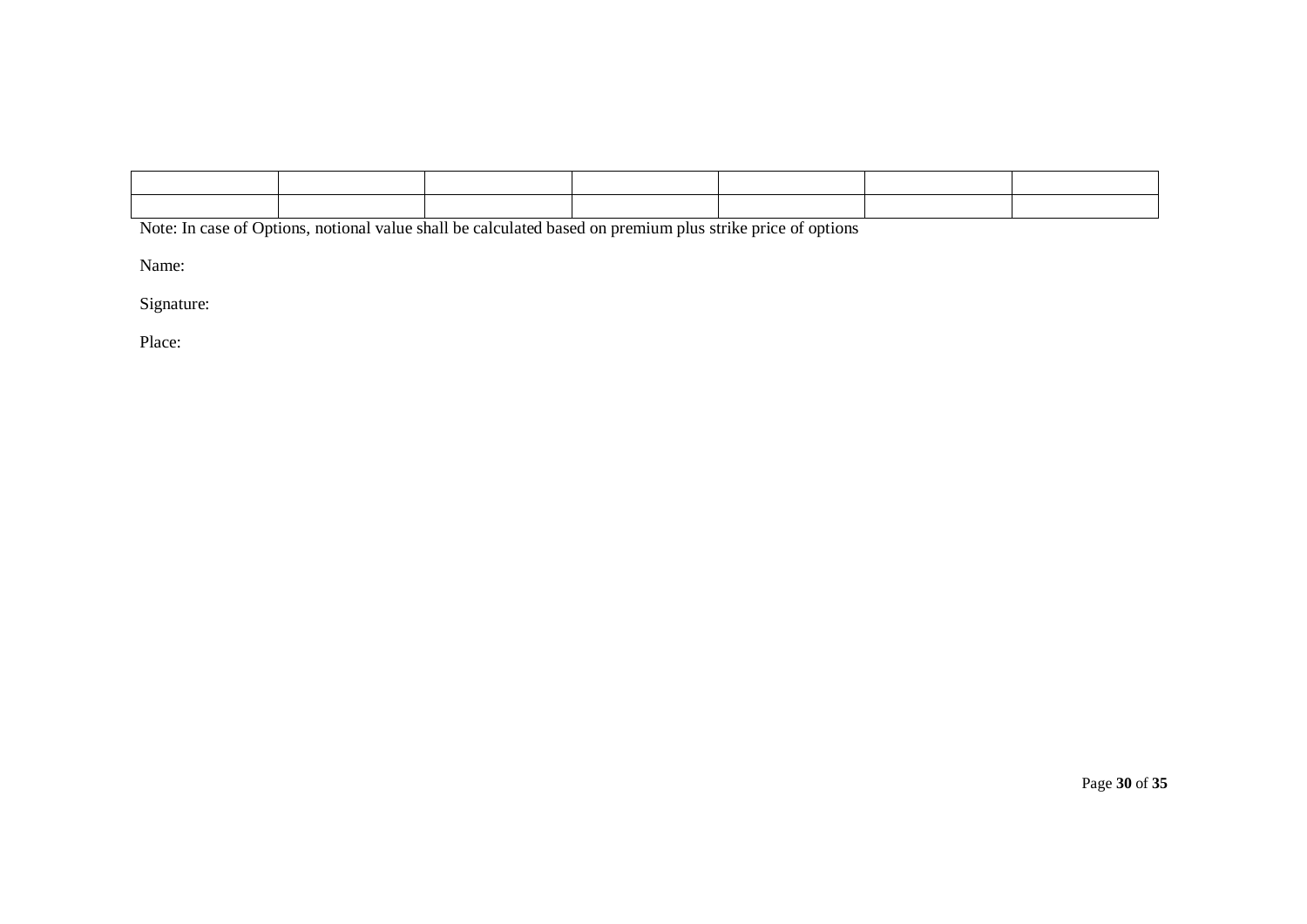#### **Securities and Exchange Board of India (Prohibition of Insider Trading) Regulations, 2015**

### **[Regulation 9(A) read with Schedule B –Annual Disclosure]**

### **FORM E**

Name of the Company: \_\_\_\_\_\_\_\_\_\_\_\_\_\_\_\_\_\_\_\_\_\_\_\_\_\_\_\_\_ ISIN of the Company: \_\_\_\_\_\_\_\_\_\_\_\_\_\_\_\_\_\_\_\_\_\_\_\_\_\_\_\_\_\_\_

## **Annual Disclosure to maintain confidentiality of the Unpublished Price Sensitive Information possessed or to be possessed in future**

- 1. Name of Director/Designated Employee:
- 2. PAN
- 3. Number of shares held in VENUS:
- 4. Name of Educational Institution:
	- (a)
	- (b)
	- (c)
- 5. Name of Past Employers:
	- (a)
	- (b)
	- (c)

## **Details of the Immediate Relatives and Person with whom a material financial relationship is shared:**

| <b>Particulars</b> | <b>Name</b> | PAN/ any other | Phone No. | <b>Mobile No.</b> |
|--------------------|-------------|----------------|-----------|-------------------|
|                    |             | ID proof No.   |           |                   |
| Spouse             |             |                |           |                   |
| Father             |             |                |           |                   |
| Mother             |             |                |           |                   |
| Son                |             |                |           |                   |
| Daughter           |             |                |           |                   |
| Sister             |             |                |           |                   |
| <b>Brother</b>     |             |                |           |                   |
|                    |             |                |           |                   |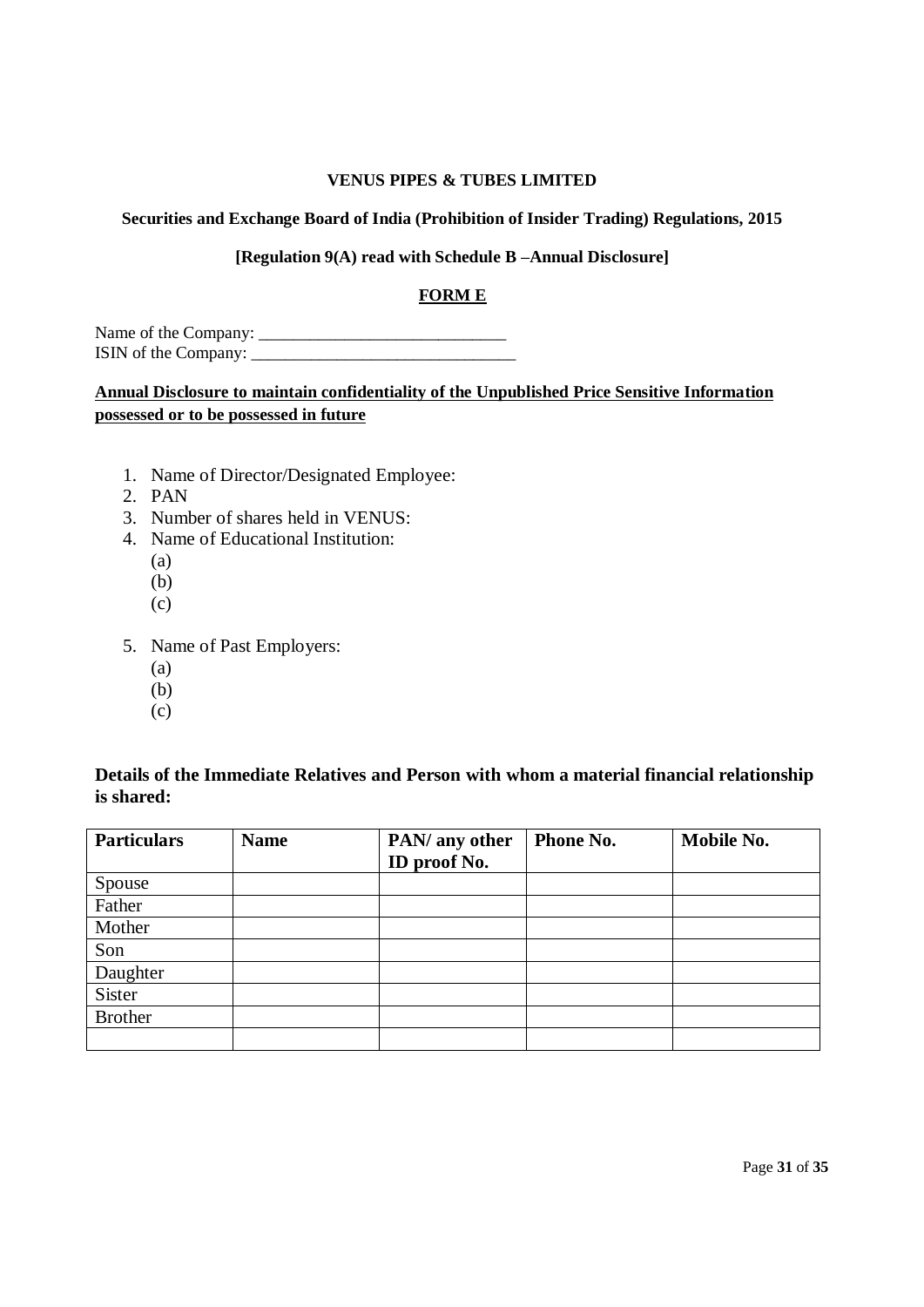#### **UNDERTAKING**

- I, \_\_\_\_\_\_\_\_\_\_\_\_\_\_\_\_\_\_\_\_\_\_\_\_\_\_\_ hereby confirm that:
	- a) I shall preserve the confidentiality and prevent the unauthorized disclosure of unpublished price sensitive information;
	- b) I shall adhere to the compliance of these regulations; and
	- c) In case of any change in the above-mentioned information, I shall notify the change to the Compliance Officer.

Signature: \_\_\_\_\_\_\_\_\_\_\_\_\_\_\_\_\_ Name: \_\_\_\_\_\_\_\_\_\_\_\_\_\_\_\_\_\_\_\_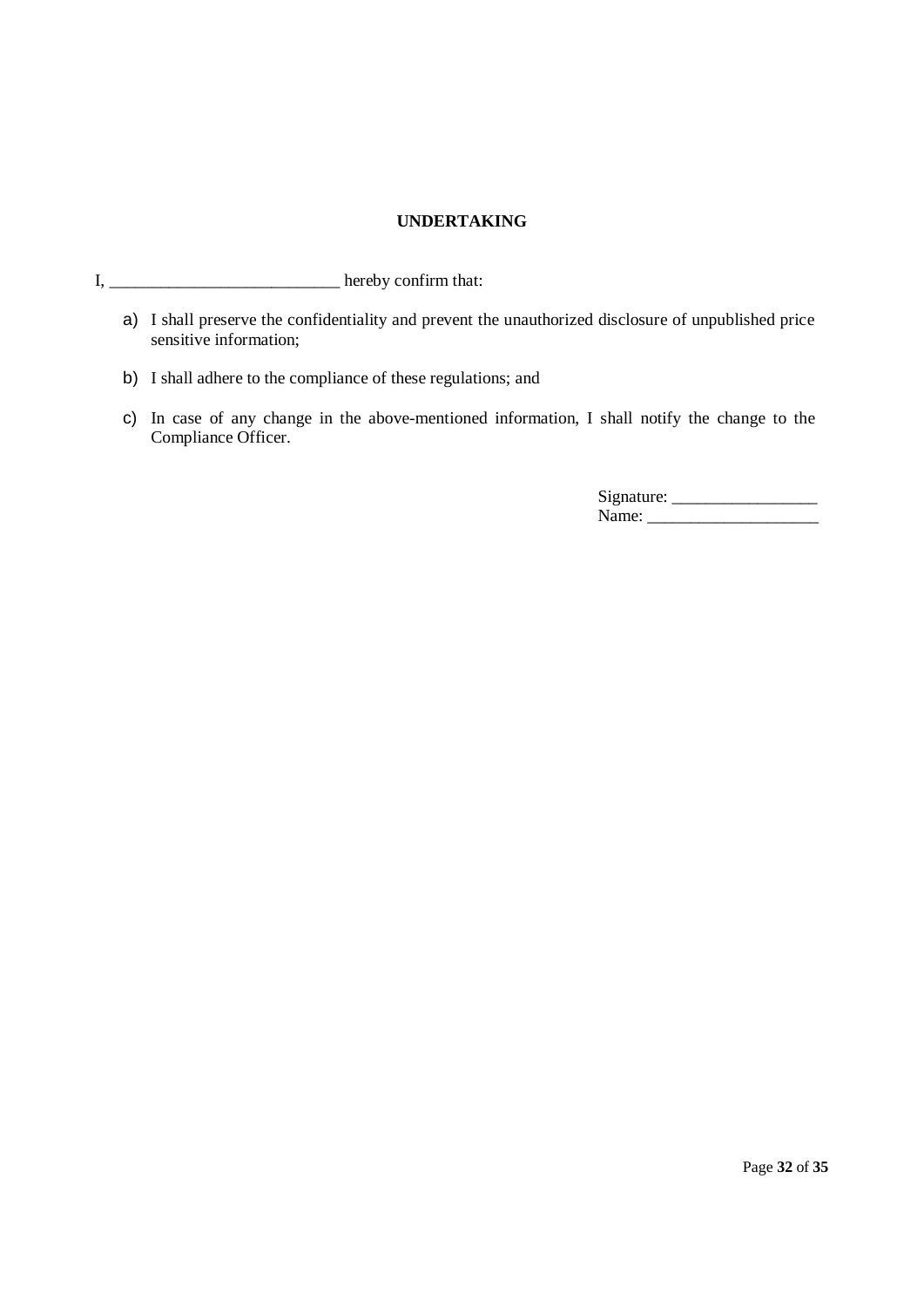### **REG– I**

# **REGISTER OF APPROVAL OF TRADING PLAN IN SECURITIES AND NOTIFICATION TO STOCK EXCHANGES**

| S.             | <b>NAM</b> | <b>DESIGNATIO</b> | <b>DEPART</b> | DATE & TIME NATURE OF   |     | <b>ESTIMATED</b>       |
|----------------|------------|-------------------|---------------|-------------------------|-----|------------------------|
| N <sub>0</sub> | Ε          | N                 | <b>MENT</b>   | OF RECEIPT OF TRANSACTI |     | <b>NUMBER</b><br>OF    |
|                |            |                   |               | <b>TRADING PLAN</b>     | ON  | <b>SECURITIES</b>      |
|                |            |                   |               | <b>APPLICATION</b>      |     | <b>INDICATED</b><br>IN |
|                |            |                   |               |                         |     | <b>THE</b>             |
|                |            |                   |               |                         |     | <b>APPLICATION</b>     |
|                |            |                   |               |                         |     |                        |
| (1)            | (2)        | (3)               | (4)           | (5)                     | (6) |                        |
|                |            |                   |               |                         |     |                        |
|                |            |                   |               |                         |     |                        |
|                |            |                   |               |                         |     |                        |

| <b>ESTIMATED</b>   | OF<br>NAME        | <b>DATE</b><br><b>OF</b> | <b>REASONS</b> | <b>NUMBE</b>       | DATE           | <b>REMARKS</b> |
|--------------------|-------------------|--------------------------|----------------|--------------------|----------------|----------------|
| CONSIDERATI        | THE               | COMMUNI                  | FOR NON-       | $\mathbf{R}$<br>OF | OF             |                |
| VALUE<br>ON        | <b>IMMEDIAT</b>   | <b>CATION OF</b>         | APPROVA        | <b>SECURIT</b>     | <b>NOTIFIC</b> |                |
| <b>INDICATED</b>   | E                 | THE                      | L, IF NOT      | <b>IES</b>         | <b>ATION</b>   |                |
| <b>THE</b><br>IN   | <b>RELATIVE</b>   | <b>APPROVAL</b>          | <b>CLEARED</b> | <b>ACTUAL</b>      | TO             |                |
| <b>APPLICATION</b> | IF<br>THE         | BY<br><b>THE</b>         |                | LY                 | <b>STOCK</b>   |                |
|                    | TRANSACT          | <b>COMPLIAN</b>          |                | <b>TRADED</b>      | <b>EXCHAN</b>  |                |
|                    | ION IS IN         | <b>CE</b>                |                |                    | <b>GES</b>     |                |
|                    | THE NAME          | <b>OFFICER</b>           |                |                    |                |                |
|                    | <b>THE</b><br>OF. |                          |                |                    |                |                |
|                    | <b>IMMEDIAT</b>   |                          |                |                    |                |                |
|                    | E                 |                          |                |                    |                |                |
|                    | <b>RELATIVE</b>   |                          |                |                    |                |                |
|                    |                   |                          |                |                    |                |                |
| (8)                | (9)               | (10)                     | (11)           | (12)               | (13)           | (14)           |
|                    |                   |                          |                |                    |                |                |
|                    |                   |                          |                |                    |                |                |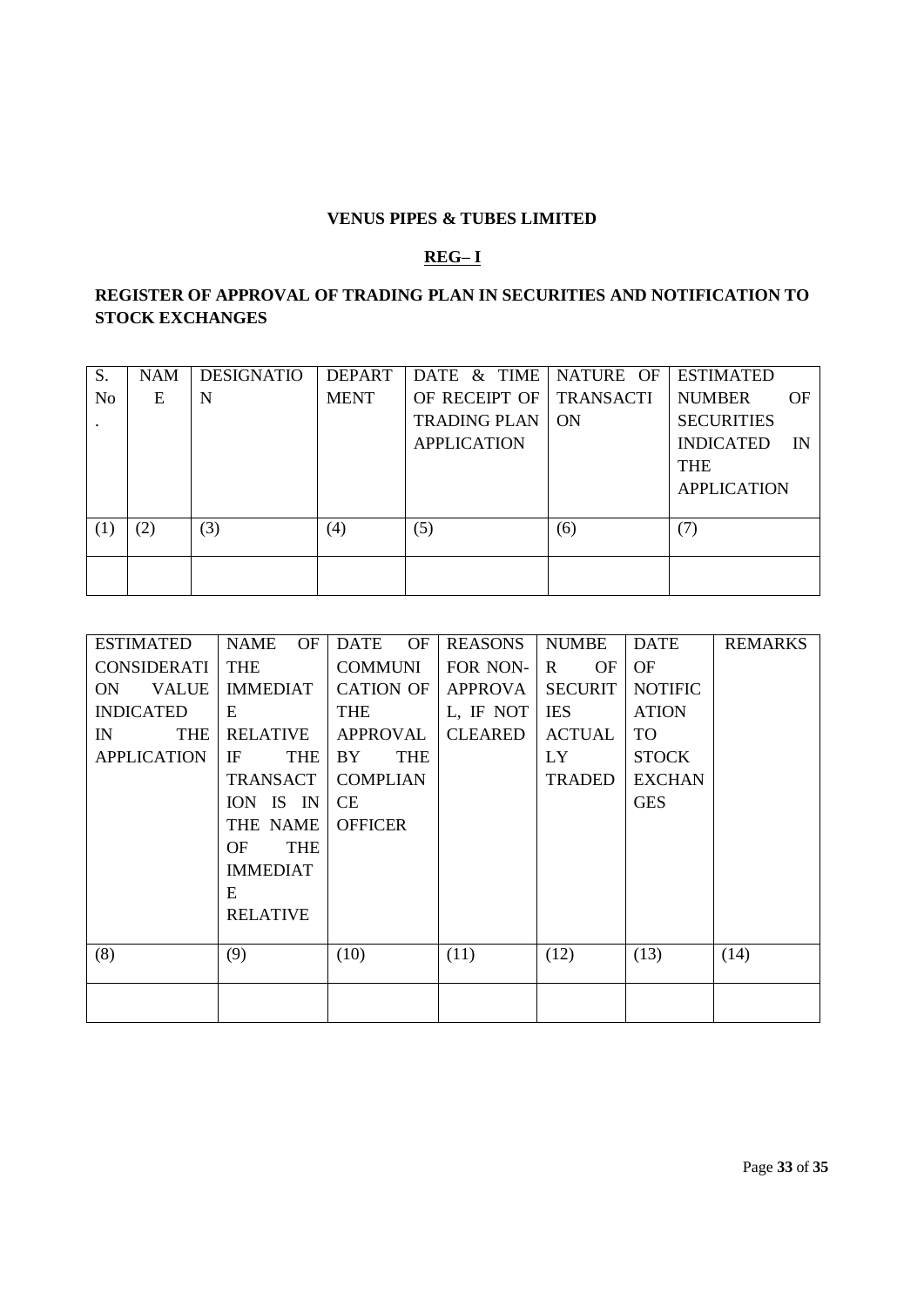# **REG– II**

### **REGISTER OF PERIODS OF CLOSURE OF TRADING WINDOW**

| <b>S. NO.</b> | <b>DATE</b><br>OF<br><b>NOTIFYING</b><br><b>CLOSER OF</b><br><b>TRADING</b><br>WINDOW, IF<br><b>ANY</b> | <b>START</b><br><b>DATE</b><br>OF<br><b>CLOSER OF</b><br><b>TRADING</b><br><b>WINDOW</b> | DATE OF<br><b>OPENING</b><br>OF<br><b>TRADING</b><br><b>WINDOW</b> | <b>PURPOSE FOR</b><br><b>WHICH</b><br><b>TRADING</b><br><b>WINDOW</b><br><b>CLOSED</b> | <b>REMARKS</b> |
|---------------|---------------------------------------------------------------------------------------------------------|------------------------------------------------------------------------------------------|--------------------------------------------------------------------|----------------------------------------------------------------------------------------|----------------|
|               |                                                                                                         |                                                                                          |                                                                    |                                                                                        |                |
|               |                                                                                                         |                                                                                          |                                                                    |                                                                                        |                |
|               |                                                                                                         |                                                                                          |                                                                    |                                                                                        |                |